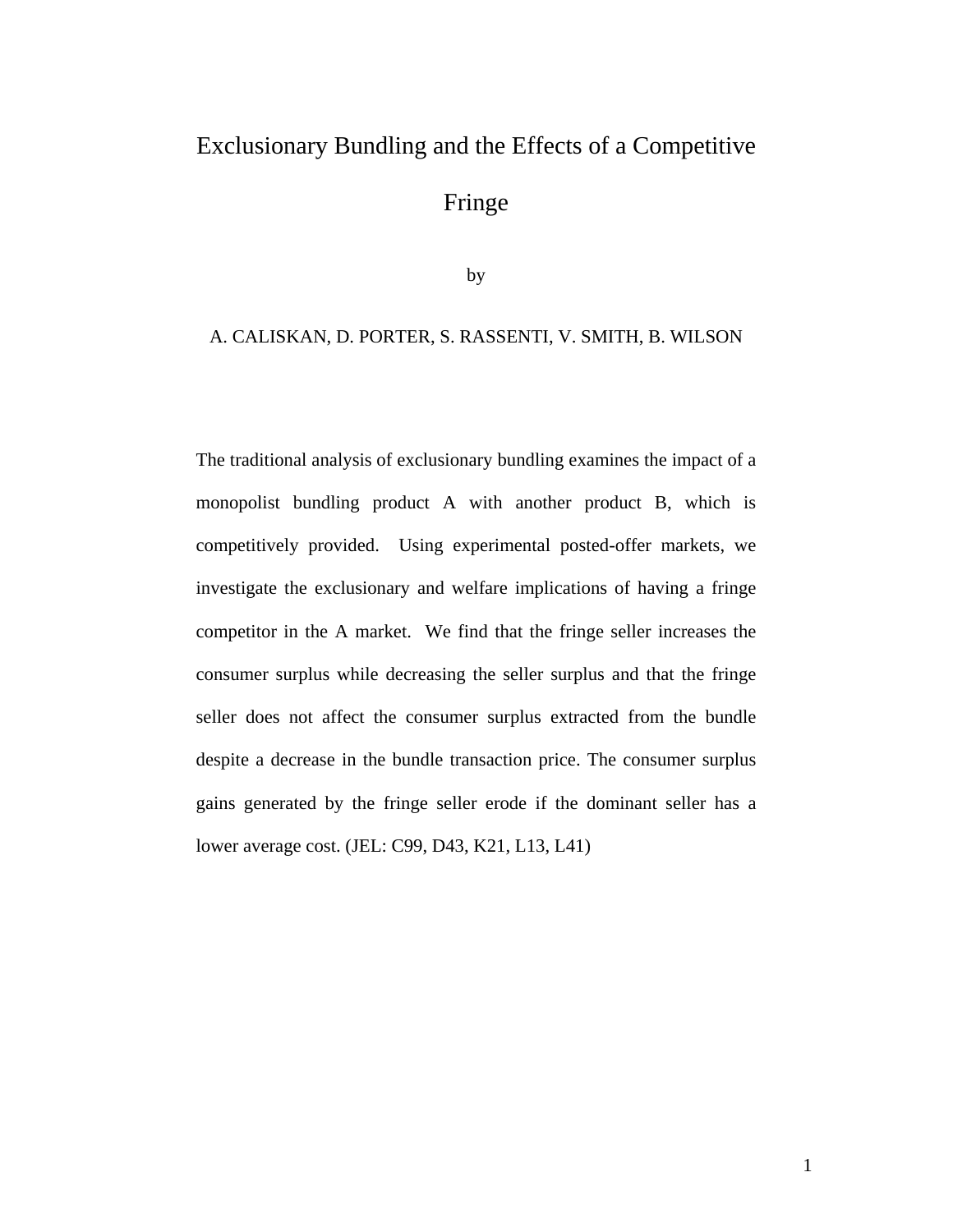#### *1. Introduction*

A seller is said to bundle two products, A and B, when he sells them together at a single price. The U.S. v. Microsoft [2001] and LePage's Inc. v. 3M [2003] cases in the U.S. and the failed GE-Honeywell merger [2001] and the Microsoft [2004] cases in Europe revived the interest in the leverage theories on bundling. Two recent studies, NALEBUFF [2004] and GREENLEE, REITMAN, AND SIBLEY [2005], show that depending on the demand and supply characteristics bundling may allow a seller to exclude his competitors from the B market given that he is the monopolist in the A market.

Even though the assumption of a monopolized A market has been at the center of most leverage theories on bundling, naturally occurring markets, particularly those subject to the antitrust debate, are more likely to be dominated by a seller who faces fringe competition in the A market. This paper is an attempt to close this gap by addressing the following question: Does the introduction of a fringe seller in the formerly monopolized A market alter the exclusionary and welfare implications of bundling?

In an initial series of 20 experimental sessions conducted under four treatments we found that a fringe seller in the A market, with 8*%* of the dominant seller's capacity, increased the total consumer surplus realized from the A and B markets by 12.24*%* and decreased the total seller surplus by 10.52*%*. The residual increase in the total system (consumer + seller) surplus was not statistically significant. However, bundling did not lead to statistically significant entry deterrence or any adverse or favorable effect on the consumer and system surplus. Thus the fringe seller in this experimental design did not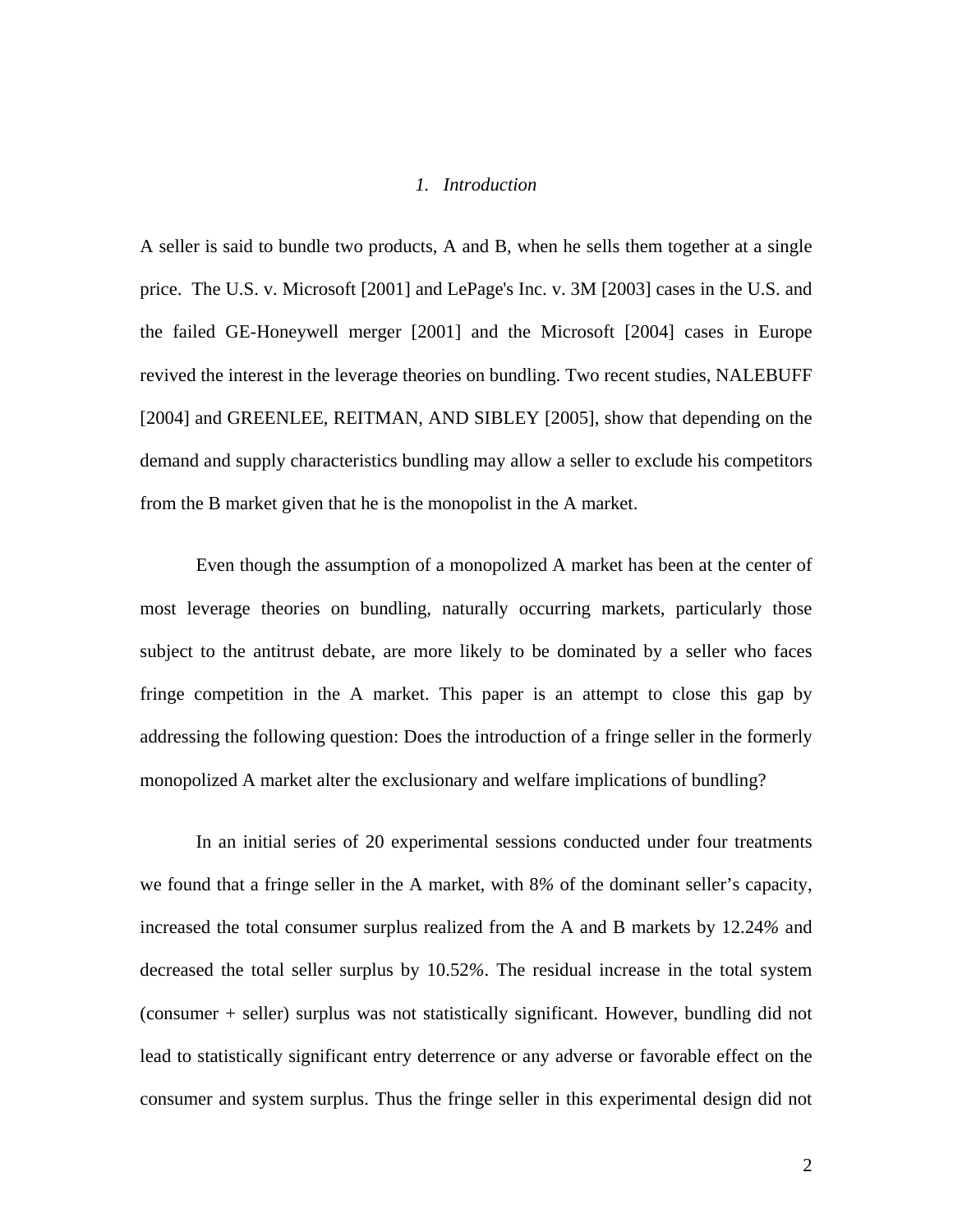change the exclusionary and welfare implications of bundling even though he decreased the bundle transaction price by 10.78*%*.

The observations from this original design raised more questions to be explored. The most important among them was the fact that we failed to find any statistically significant evidence of the exclusionary effects of bundling. Therefore, we constructed a second *exclusion design* with several alterations from the original. In the exclusion design a total of 24 sessions conducted under four treatments showed that bundling helped the dominant seller to exclude his competitors from the B market, leading to complete foreclosure in 30*%* of the observations. However, bundling still did not produce any statistically significant effect on either the consumer or system surplus. In the exclusion design the fringe seller was given 5*%,* instead of 8% in the original design, of the capacity that the dominant seller had. With this diminished relative capacity level, the fringe seller increased the total consumer surplus in the A and B markets by 6.97*%* (compared with 12.24*%* in the original design) and decreased the total seller surplus by 4.51*%* (10.58*%*). The residual increase in the total system surplus remained statistically insignificant. Again the fringe seller, despite decreasing the bundle price by 7.79*%* (10.78*%*) did not affect the exclusionary and welfare implications of bundling as in the original design.

Although the fringe's relative capacity affected the distribution of surplus, we still suspected that its relative efficiency in producing A would also have an effect on how much competitive pressure it could exert. We formalized this concern with the following additional research question: Does decreasing the fixed cost that the dominant seller incurs in the A market affect the consumer (and seller) surplus generated by having a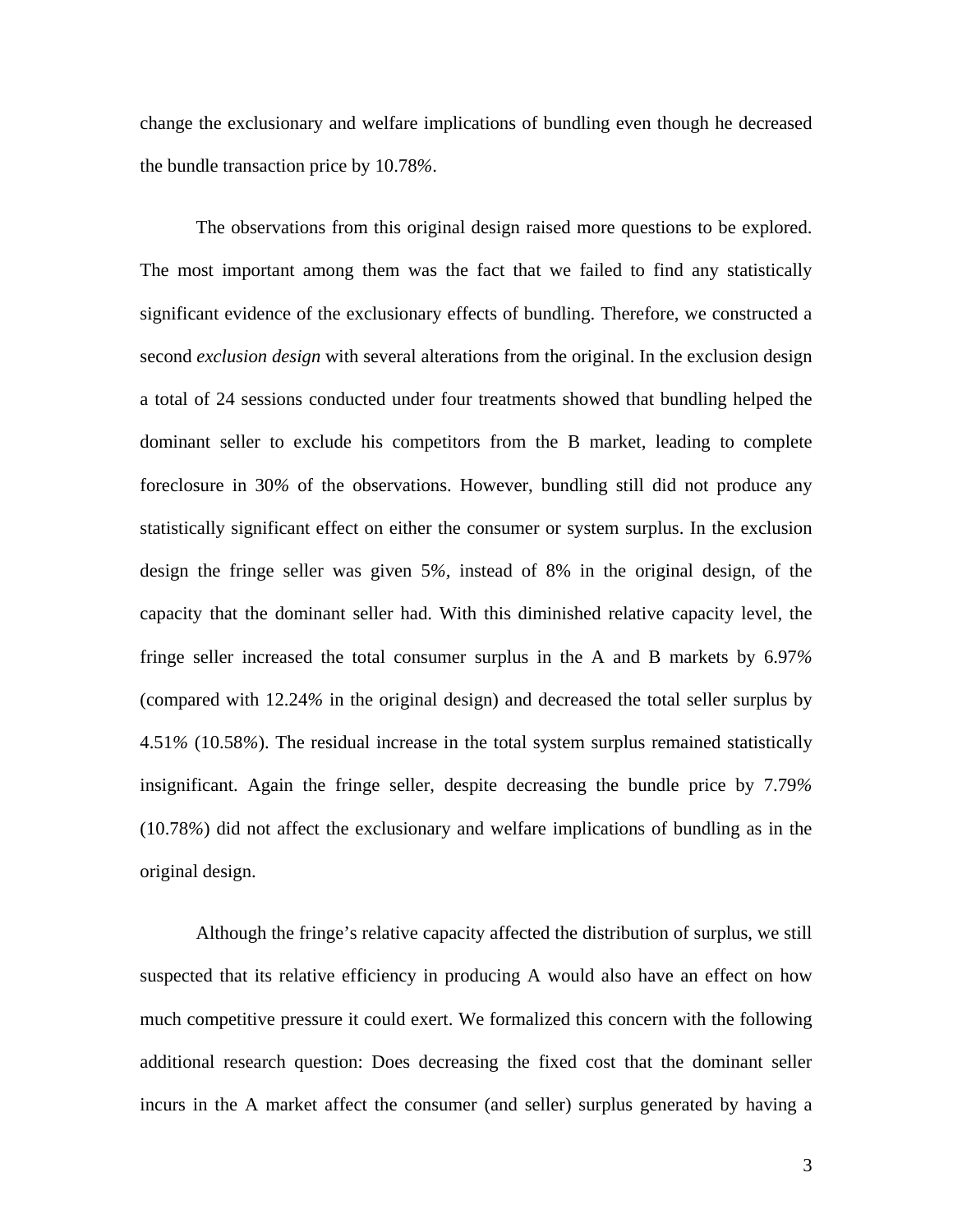fringe seller? In a final treatment that used the original design as a basis we found that decreasing the fixed cost that the dominant seller incurred in the A market by 50*%* transferred the consumer surplus that the fringe seller originally generated back to the sellers.

In the exclusionary bundling literature, we have identified the following papers that relax the assumption of a monopolized A market. In WHINSTON's [1990] study, A and B are complementary products and the dominant seller faces imperfect competition in the B market. In the absence of a competitor in the A market, the seller prefers to independently price A and B. However, if the dominant seller faces entry into the A market, bundling A and B and refusing to sell them independently makes him better off even though the entrant's A product is inferior. Nevertheless, the welfare implications of such a bundling practice is not known.

NALEBUFF [2000] examines the effects of bundling on the competition in the A and B markets by assuming that A and B are perfect complements and A (and B) products supplied by different sellers are imperfect substitutes. Nalebuff finds that a seller can adversely affect competitor profits by bundling A and B as long as his competitors sell A and B independently. However, the seller indeed experiences a loss in his profits when he bundles instead of independently selling A and B although the loss disappears when he increases the number of different products in the bundle.

CHOI AND STEFANADIS [2001] take on the idea of complementary products, and use a three-stage game to investigate the effects of bundling on an entrant's investment decision in a risky environment. In their model, the dominant seller does not

4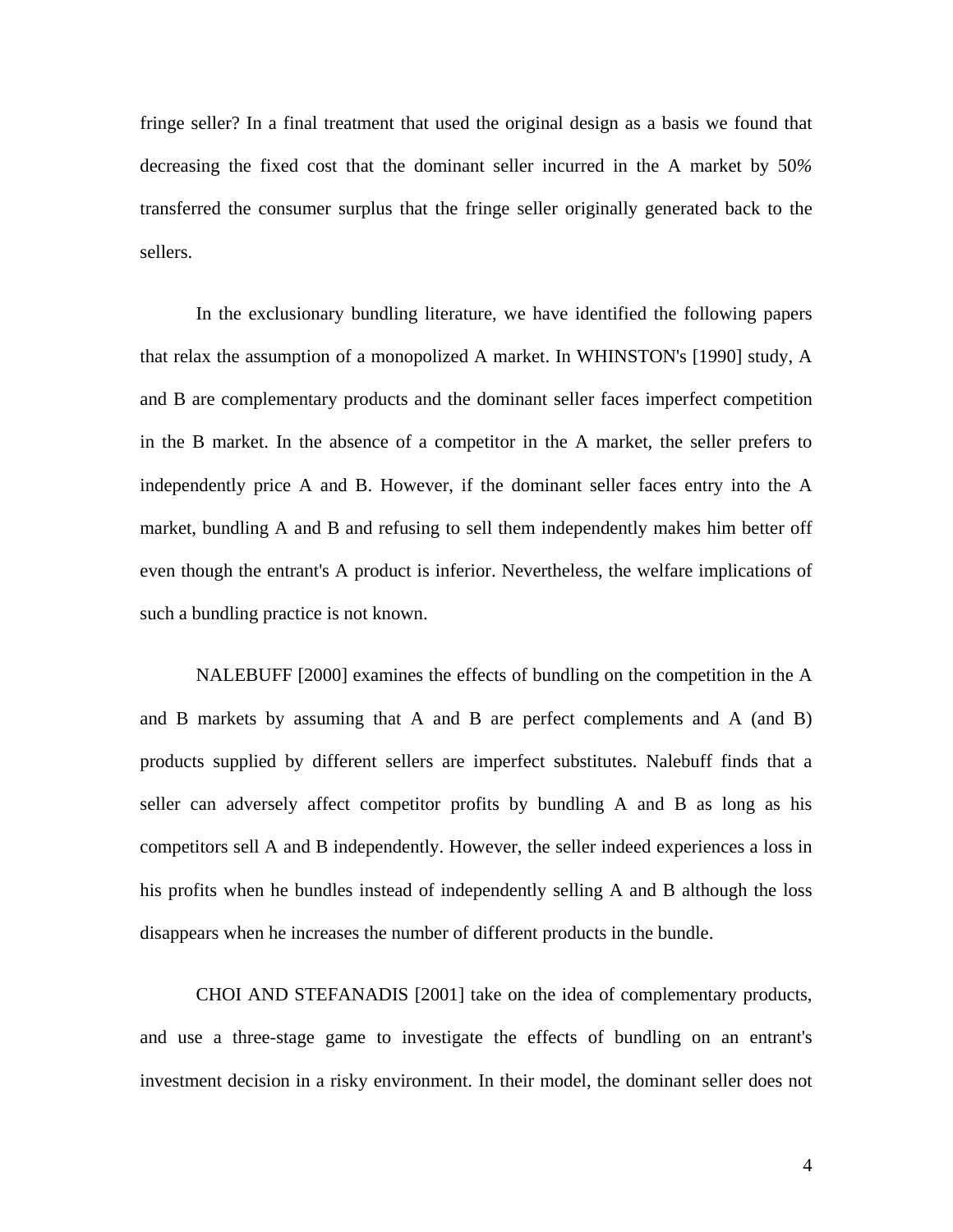have an incentive to bundle A and B unless he faces an entry threat. The potential entrant, on the other hand, can produce A or B or both. The entrant can decrease his marginal cost below that of the dominant seller by undertaking an initial investment, albeit there is a positive probability that the investment will not succeed. CHOI AND STEFANADIS find that bundling decreases the expected returns for the potential entrant, and therefore, may lead to foreclosure and reduce total welfare.

CARLTON AND WALDMAN [2002] study two perfectly complementary products with a two-period model. In their model, the dominant seller competes against a second seller in the B market who provides a superior product and can enter the A market by incurring a fixed cost. Since the competitor has to pay this fixed cost from his earnings in the B market, the dominant seller can decrease the competitor's earnings by bundling A and B, which leads to the foreclosure of the A market to the competitor for an intermediate range of fixed costs.

Our study differed from the aforementioned papers in four ways: A and B were unrelated and undifferentiated products, only the dominant seller participated in both A and B markets, all sellers incurred fixed costs of capital, and bundling was an optimal pricing strategy even in the absence of a competitor in the A market. The latter premise allowed us to examine how the welfare implications of bundling change with the addition of a fringe competitor in the A market.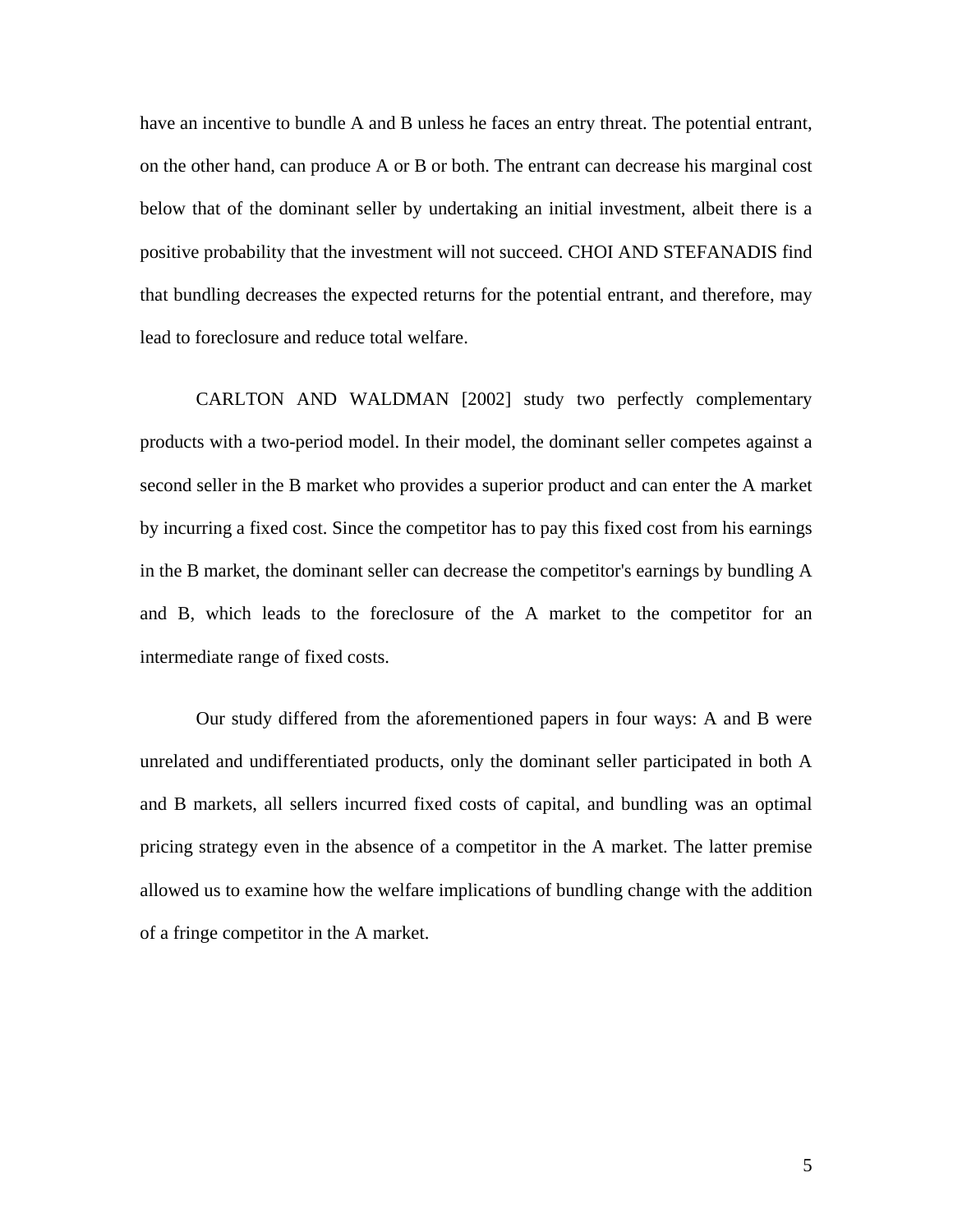#### *2. Market Structure of the Experimental Environment*

Each of the 50 automated buyers has a valuation for A and a valuation for B, and as long as his valuation of a product is greater than or equal to its price he demands one unit; otherwise, he demands no units. The valuations for A and B are uniformly distributed over the intervals [38, 136] and [19, 68] respectively, and have *perfect positive correlation*<sup>1</sup> across the buyers in order to control for the price discrimination motivation to bundle and isolate the exclusionary effects of bundling [STIGLER, 1963; ADAMS AND YELLEN, 1976; SCHMALANSEE, 1982; MCAFEE, MCMILLAN, AND WHINSTON, 1987; CARBAJO, DE MEZA, AND SEIDMANN, 1990; NALEBUFF, 2004]. Figure 1 contains the demand schedules in the A and B markets. Complementarities in production or consumption of A and B are absent.

#### [Figure 1 about here]

There are two sellers in the A market. The dominant seller  $S_{d1}$  also participates in the B market where he faces three identical competitors,  $S_{c2}$ ,  $S_{c3}$ , and  $S_{c4}$ .  $S_{d1}$  competes against a fringe seller  $S_{f5}$  in the A market. Each of the five sellers has a capacity, has to incur a fixed cost to obtain his capacity, and is subject to a constant marginal cost. Figure 1 also displays the marginal cost schedules and Table 1 shows the capacities, fixed and marginal costs.

#### [Table 1 about here]

<u>.</u>

<sup>&</sup>lt;sup>1</sup> The buyer with the nth highest value in the A market also has the nth highest value in the B market.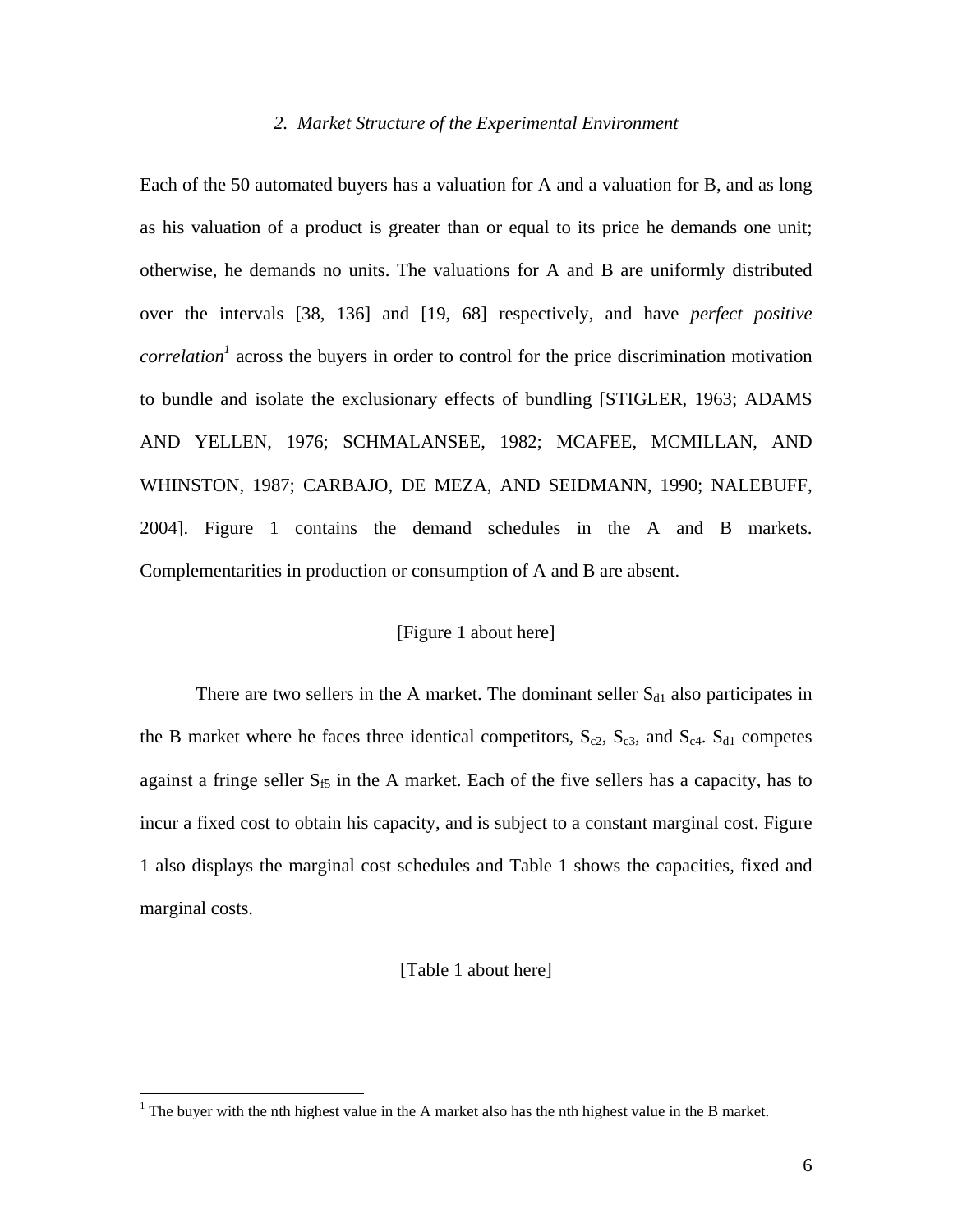The system surplus in the A market is maximized when  $S_{d1}$  provides each of the 50 buyers with A at a price equal to his marginal cost, and buyers make a lump-sum transfer to  $S<sub>d1</sub>$  amounting to his fixed cost. On the other hand, in the B market, the maximum system surplus is attained when  $S<sub>d1</sub>$  and two of the three identical competitors supply 49 units at a price equal to their marginal cost, and buyers again make a lump-sum transfer to the three sellers amounting to the sum of their fixed costs.

In the A market, the monopoly price is  $p_m^A = 88$  and the monopoly quantity is  $q_m^A = 25$ . At the competitive outcome, price equals the marginal cost,  $p_c^A = c^A = 38$ , and the quantity traded is  $q_c^A = 50$ . However, neither the monopoly nor the competitive outcome is an equilibrium in the A market. There is no pure-strategy equilibrium though an equilibrium in mixed strategies does exist. When both  $S<sub>d1</sub>$  and  $S<sub>f5</sub>$  charge the monopoly price, the profit of S<sub>d1</sub> is  $\Pi_1^A = 182.42$  on average, whereas the profit of S<sub>f5</sub> is  $\Pi_5^A = 22.00$ . But both S<sub>d1</sub> and S<sub>f5</sub> are better off with undercutting each other. For example, if S<sub>d1</sub> still charges the monopoly price  $p_m^A = 88$ , S<sub>f5</sub> increases his profit to  $\Pi_5^A$  =118.00 when he decreases his price to 87. Symmetrically, when S<sub>f5</sub> maintains the monopoly price, S<sub>d1</sub> increases his earnings to  $\Pi_1^A = 250.00$  by lowering his price to 87.  $S_{f5}$  undercuts  $S_{d1}$  until  $S_{d1}$ 's price is equal to 48. At that point,  $S_{f5}$  is indifferent between decreasing his price to 47 and sharing the demand with  $S<sub>d1</sub>$  by charging the same price of 48.  $S_{d1}$ , on the other hand, undercuts  $S_{f5}$  until  $S_{f5}$ 's price is 72 where instead of decreasing his price to 71,  $S_{d1}$  is better off with charging the monopoly price on the residual demand. Such a price increase is not an option for  $S_{f5}$  since  $S_{d1}$  never leaves a residual demand. As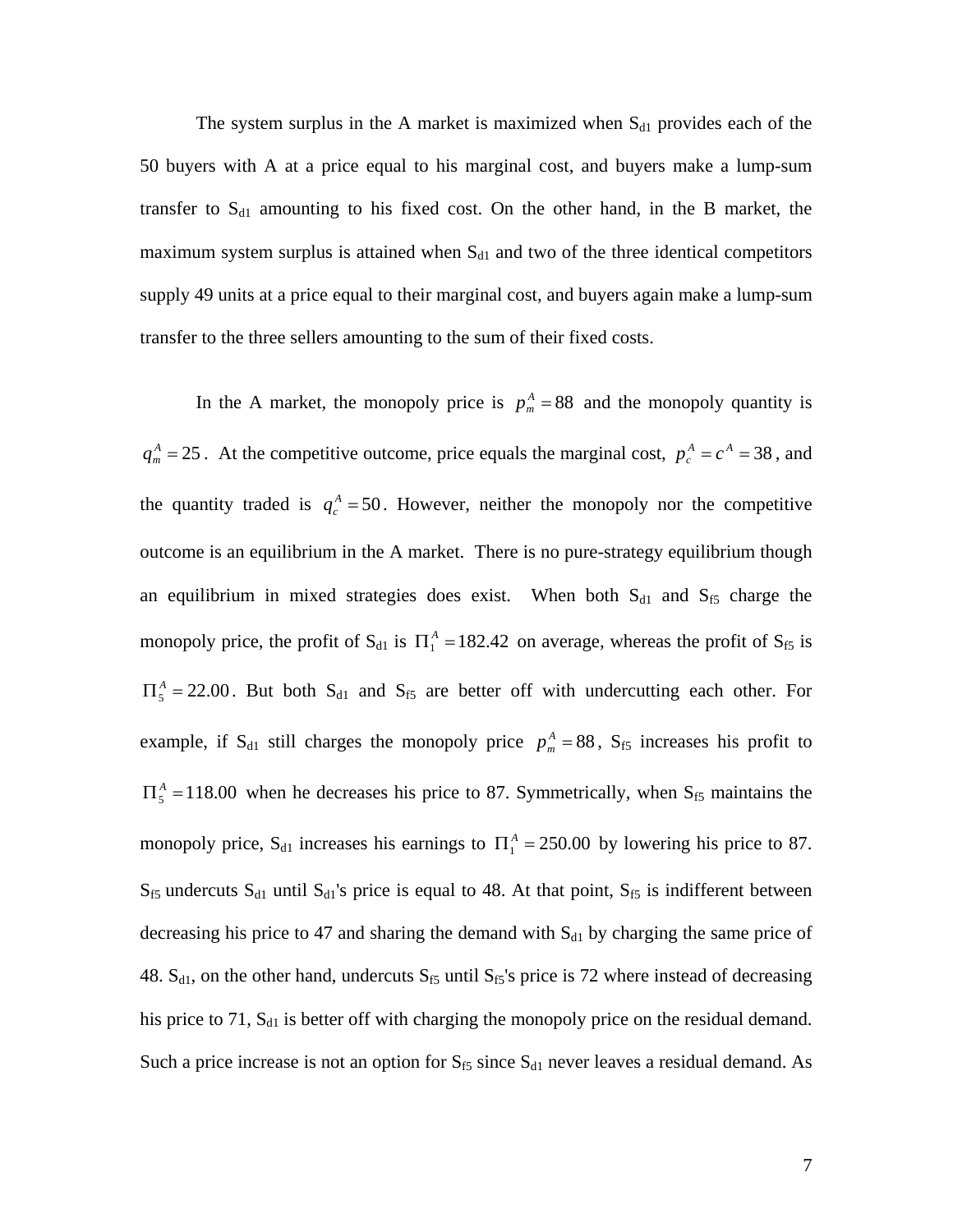long as  $S_{d1}$ 's price is above 48,  $S_{f5}$  always prefers to undercut  $S_{d1}$ . Hence  $S_{d1}$  mixes his prices over [72, 88], and the support for  $S_{f5}$ 's pricing is [71, 87].

In the B market, the monopoly price and quantity are  $p_m^B = 44$  and  $q_m^B = 25$ . The competitive outcome is attained when the price equals the marginal cost  $p_c^B = c^B = 19$ and the quantity is  $q_c^B = 50$ . As in the A market, an equilibrium exists only in mixed strategies. We can use an analysis similar to the one we have used for the A market to describe the possible pricing behavior. When all four sellers charge the monopoly price, each of the three identical sellers,  $S_{c2}$ ,  $S_{c3}$ , and  $S_{c4}$ , makes a mean profit of  $\Pi_2^B = \Pi_3^B = \Pi_4^B = 45.95$  whereas  $S_{d1}$  earns  $\Pi_1^B = 128.15$  on average. Any of the three identical sellers (let this seller be  $S_{c2}$  for illustration) can increase his profit to  $\Pi_2^B = 211.00$  by undercutting the others and charging a price of 43. On the other hand, S<sub>d1</sub> can increase his profits to  $\Pi_1^B = 472.00$  by using a similar undercutting strategy. At the competitive outcome, each seller has to incur a loss amounting to his fixed cost. However, given that the other sellers maintain their prices at the competitive outcome, a seller is better off with charging the monopoly price on the residual demand. If this seller is one of the three identical sellers (again let this seller be  $S_{c2}$  for illustration), he can increase his earnings to an average  $\Pi_2^B = -64.50$  from  $\Pi_2^B = -77.00$ : still not a very good alternative compared to exiting.  $S<sub>d1</sub>$  on the other hand can increase his profits to  $\Pi_1^B = 47.00$  in the mean from  $\Pi_1^B = -128.00$ . When S<sub>c2</sub> or any one of the identical competing sellers leaves the B market because he cannot cover his fixed cost by charging the monopoly price on the residual demand, the remaining two identical sellers, say  $S_{c3}$ and  $S_{c4}$ , mix their prices over [26, 44] while  $S_{d1}$  mixes over [29, 44].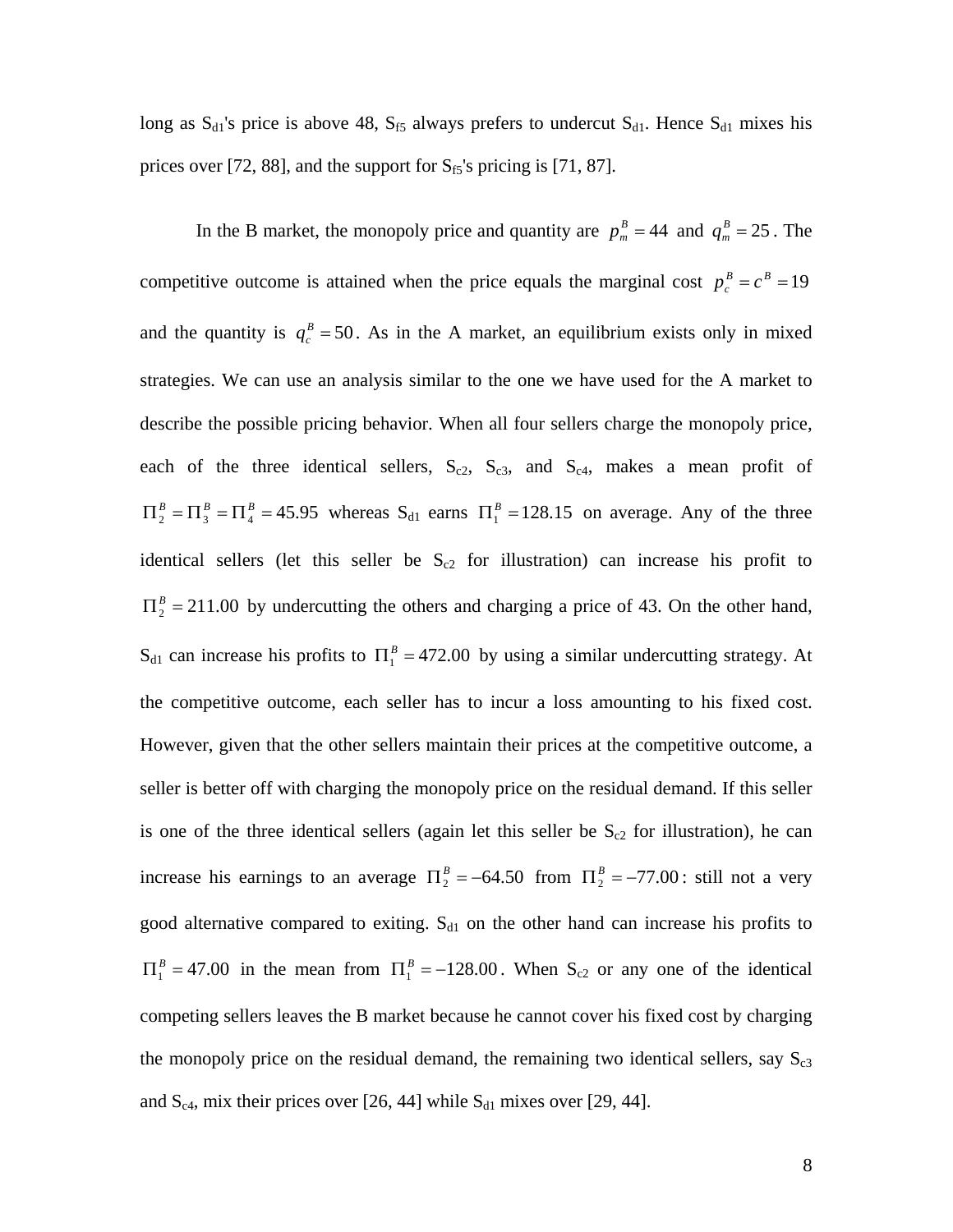#### *3. Experimental Procedures and Design*

Subjects were recruited from the George Mason University undergraduate population for two hours. Each group participated in a session as sellers, competing against one another. Subjects were not provided with any information regarding the demand schedule and were paid \$5 for showing up on time plus their earnings from the experiments.<sup>2</sup> Throughout the experiment, the experimental software displayed their earnings in both experimental and US dollars.

Table 2 defines the treatments using two treatment variables, *Fringe (F)* and *Bundle (B)*.

#### [Table 2 about here]

In the two treatments without bundling, the dominant seller  $S_{d1}$  could independently sell A and B only. In the remaining two treatments with bundling,  $S_{d1}$  was allowed to sell the bundle containing one unit of A and one unit of B in addition to being able to sell A and B independently. A buyer preferred to purchase the bundle as long as his individual surplus from the independent A or B or both A and B was less than or equal to his surplus from the bundle.  $S_{d1}$  could not bundle if he exited either the A or B market.

In the two treatments with a fringe, the dominant seller,  $S_{d1}$ , faced competition from the fringe seller,  $S_{f5}$ , in the A market. In treatments without a fringe,  $S_{d1}$  was the

1

 $2^2$  The average subject earnings per session were \$26.36. The treatment specific earnings are displayed in Appendix I.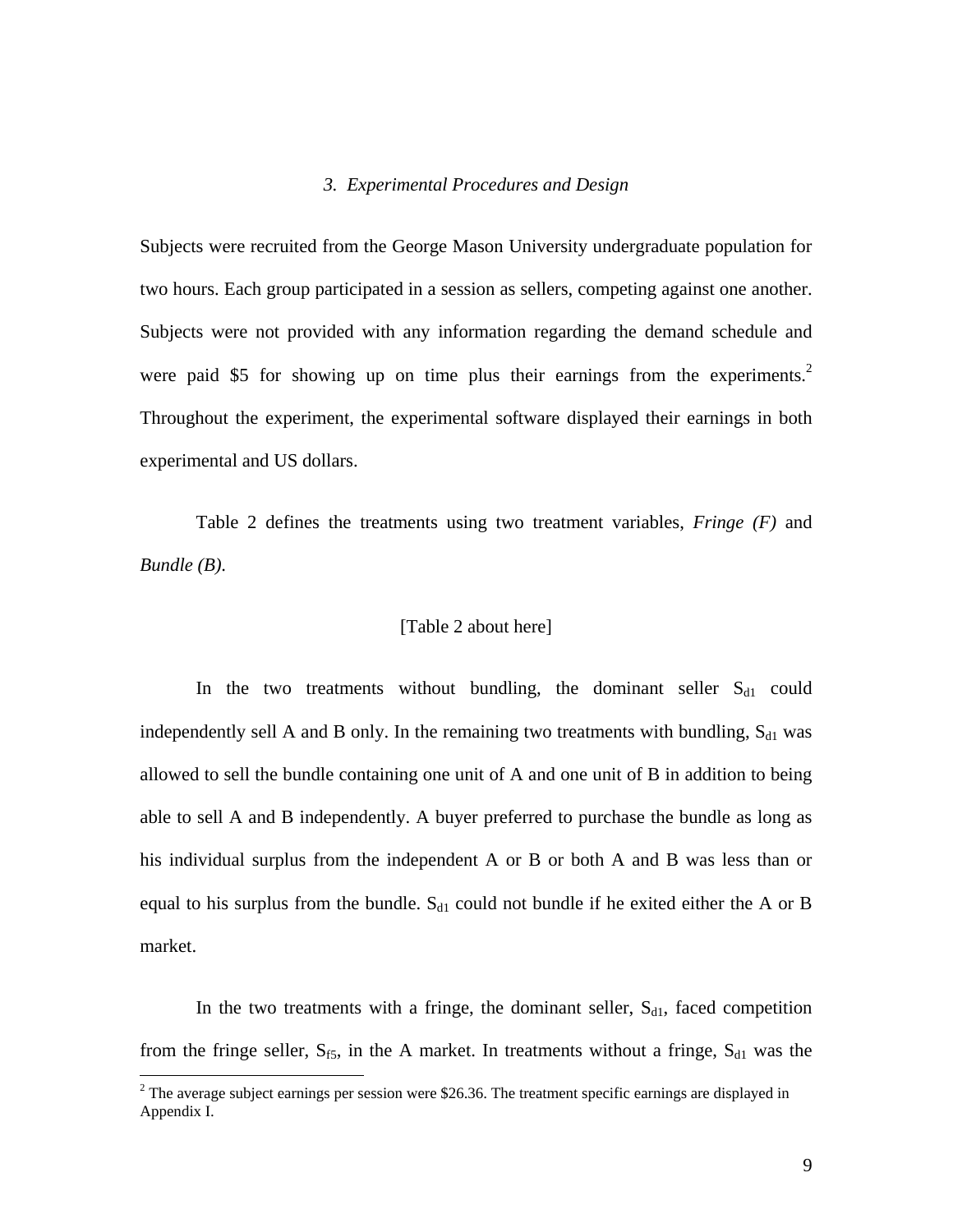sole supplier in the A market. In the baseline *NoBundlingFringe* treatment S<sub>d1</sub> competed against  $S_{f5}$  in the A market and  $S_{d1}$  was not allowed to bundle.

Under *BundlingNoFringe* S<sub>d1</sub> is predicted to sell only the bundle, refusing to sell A and B independently. Assuming a Stackelberg conjecture, as in NALEBUFF [2004], and a single hypothetical competitor in the B market, we can derive the predictions regarding the exclusionary implications of bundling. If the  $S_{d1}$  charges  $p^{AB}$  for the bundle and the hypothetical competitor  $S_c$  charges  $p^B$  for the independent B,  $S_{d1}$  would sell the bundle to the buyers whose valuation of A is greater than its effective price,  $p^{AB} - p^B$ . In this case, S<sub>c</sub> serves the residual demand. The profit functions for S<sub>d1</sub> and S<sub>c</sub> are provided in Appendix I. Simultaneously solving these profit equations, the Stackelberg outcome is  $[p^{AB} = 118, p^B = 30]$ . The Stackelberg prices give the monopoly profit,  $\Pi_c^B = 154$  to S<sub>c</sub> on the residual demand. Returning to our original experimental design,  $\Pi_c^B = 154$  would provide only one of the three identical competitors, S<sub>c2</sub>, S<sub>c3</sub>, and  $S_{c4}$ , with a positive amount of profit. Therefore, when  $S_{d1}$  bundles and charges the Stackelberg bundle price, only one competitor survives in the B market and two should exit.

We conducted five sessions under each of the four treatments. Each session contained multiple blocks. At the beginning of each block subject screens were refreshed and their earnings were set to zero, though the subjects had no previous information that this would occur. At the end of the session earnings from all blocks were totaled.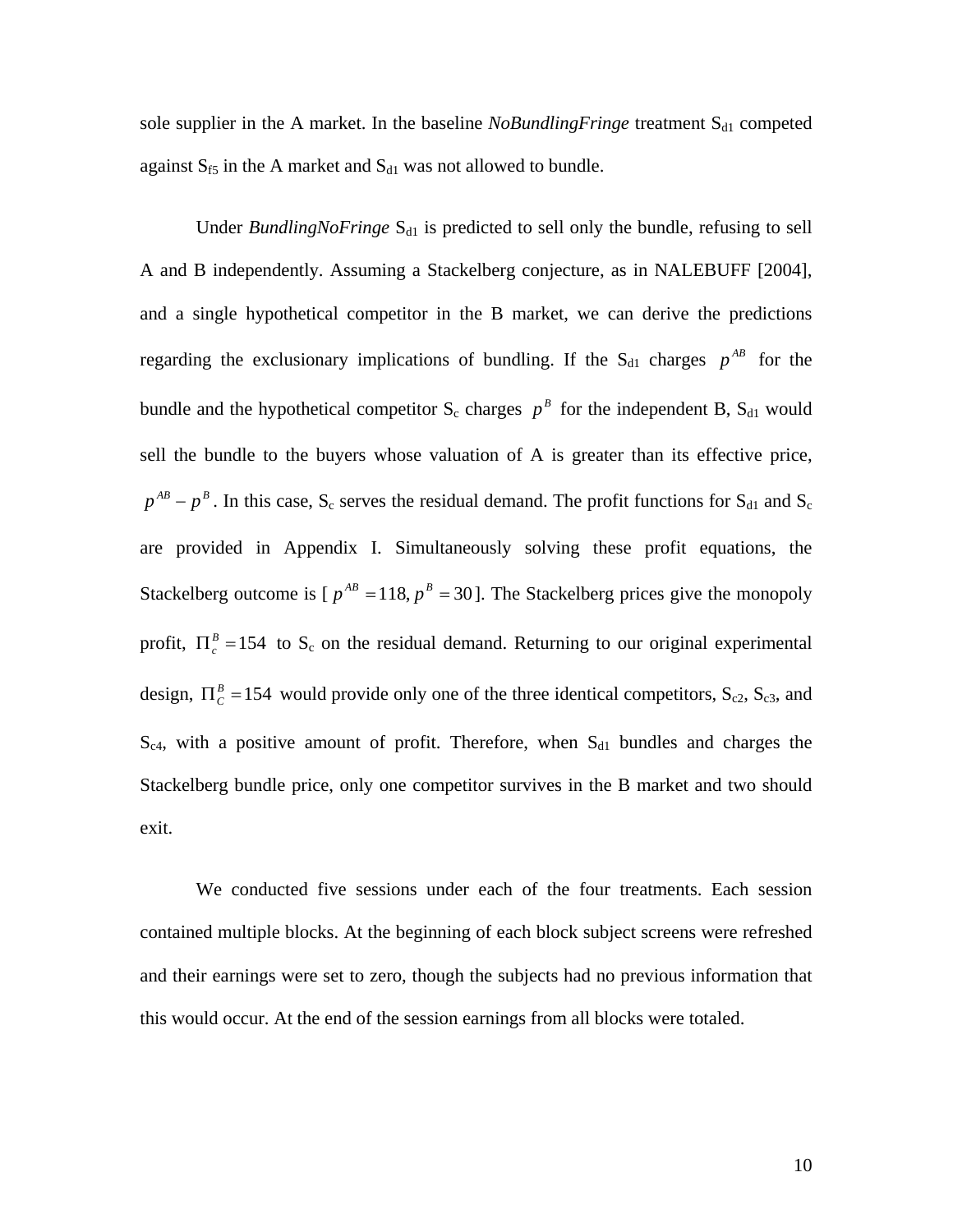Each block was divided into a sequence of market periods. Subjects had no information concerning the number of periods in each block. Each period we executed a posted-offer market [KETCHAM, SMITH, and WILLIAMS, 1984]. Every period, five seconds long, automated robot buyers arrived at the marketplace in random order. Upon arriving a buyer searched for the best price offers that maximized his individual surplus. The search resulted in a purchase only if the buyer's individual surplus from the best offer was nonnegative and the seller providing the offer had available capacity. If two or more sellers made the same best offer, the buyer randomly chose one of them.

During a period, each seller could change any of his product prices. The new price became effective in the next period. Whenever the seller did not make any price changes, the prices he had posted for the current period remained in effect for the next period.

In addition to changing his prices, a seller could also decide to exit and re-enter a market. When he chose to exit, his capacity was removed from the supply schedule and he was not charged any fixed cost for maintaining this capacity. An exit decision required the seller to stay out for at least a fixed number of periods, after which he was allowed to re-enter the market. A re-entry decision required the seller to stay in the market for at least the same fixed number of periods. Exit and entry frictions are provided in Appendix I.

DAVIS AND KORENOK [2005] provide the motivation on the particular design choice about the duration of the periods. They show that keeping the session length as constant, increasing the number of periods while decreasing their duration increases the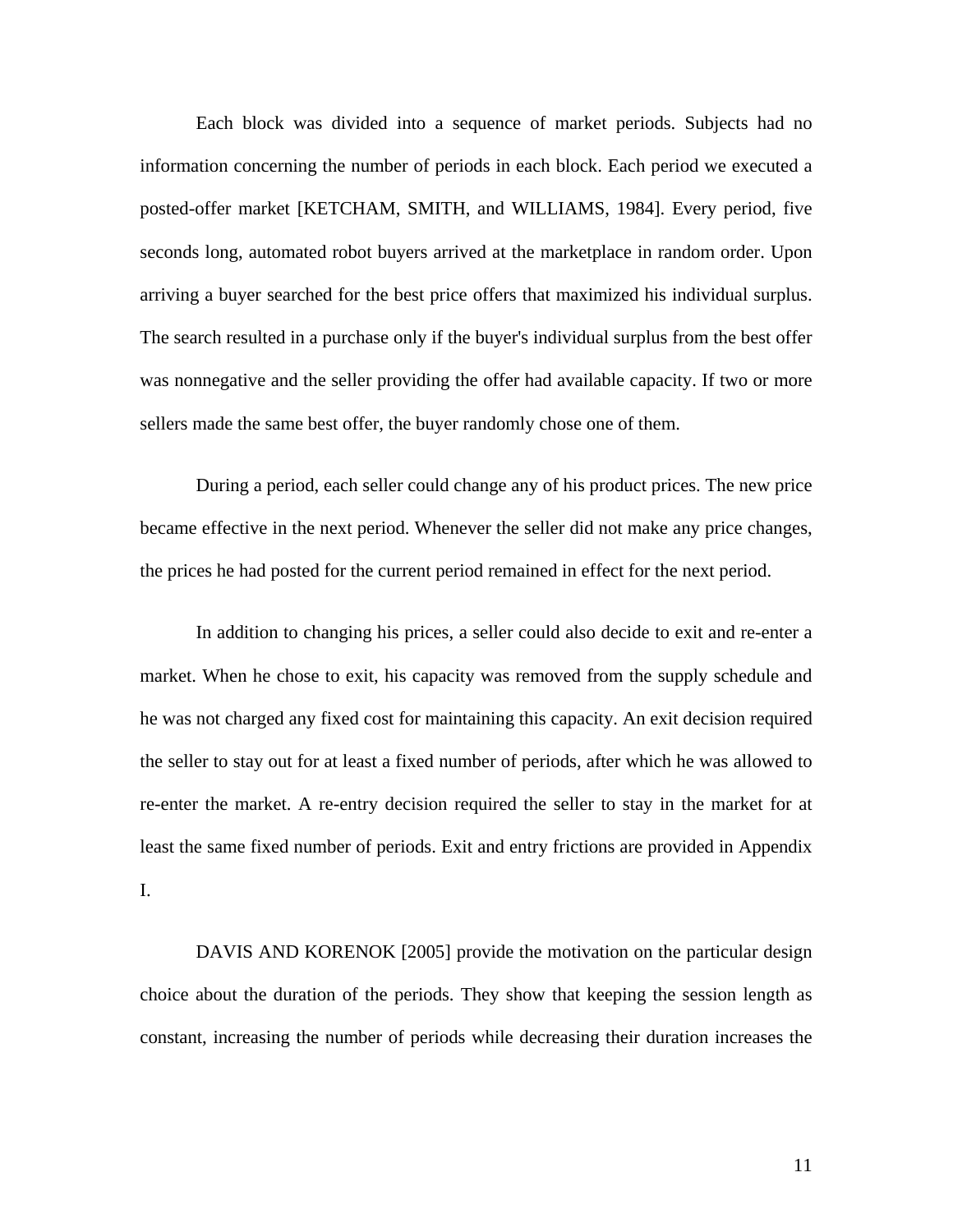speed at which behavior converges to the equilibrium predictions. DECK and WILSON [2006] also implement a "near continuous" posted-offer institution.

Upon entering the laboratory subjects were seated at computer terminals displaying the instructions which were divided into two parts. The first part explained to the subjects that they would be sellers in a market setting with a posted-price institution. The instructions also explained the information displayed on the computer terminals throughout the experiment and how subjects would use computer terminals to post a price and exit or enter a market.<sup>3</sup>

After the first part of the instructions, the first block of the experiment began. The first block was called the *selection block* and, unannounced to the subjects, was used as a screening process to choose  $S<sub>d1</sub>$ , the dominant seller in the A market for the remainder of the experiment. During the selection block subjects were paired in an environment in which there were two symmetric monopoly markets A and A' and each acted as the monopolist in either the A or A' market who competed with the other in the B market. The selection block consisted of 103 periods. At the end of the selection block, the highest earner of any of the pairs was assigned the position of the dominant seller  $S_{d1}$  in the A market for the remainder of the session, and the remaining sellers were assigned the positions of  $S_{c2}$ ,  $S_{c3}$ ,  $S_{c4}$ , and  $S_{f5}$  if the session was conducted with a fringe.<sup>4</sup>

Following the selection block, under the treatments with bundling, subjects went through the second part of the instructions. The second part told the subjects that a seller

<sup>&</sup>lt;sup>3</sup> The instructions are available upon request from the authors.

<sup>&</sup>lt;sup>4</sup> A six-person subject group was recruited for the treatments with a fringe. Three symmetric two person selection blocks were run simultaneously and one of the five lesser earning subjects, was randomly selected to leave the experiment after the selection blocks were completed.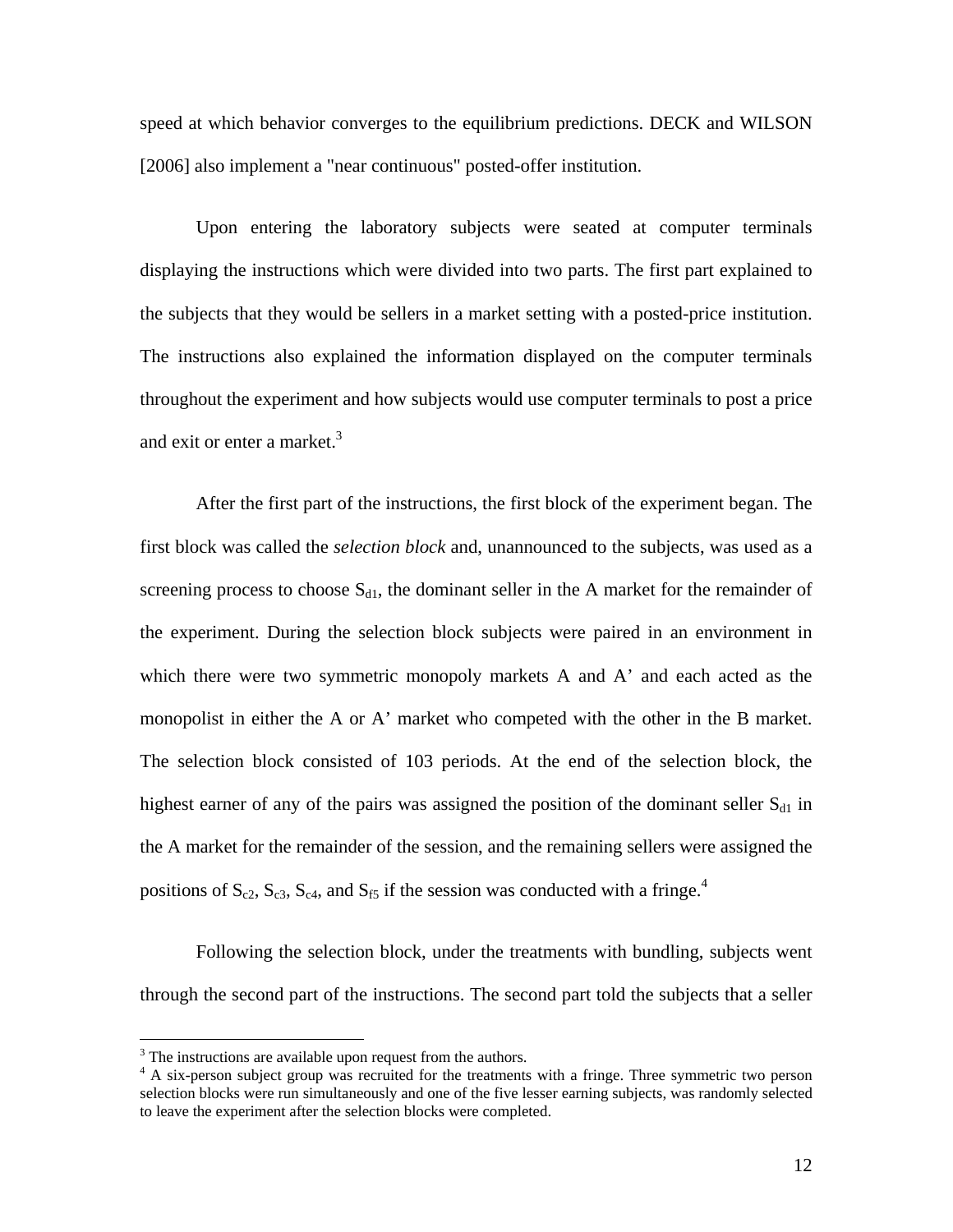who supplied A and B products could also provide a package containing one unit of A and one unit of B. After the second part of the instructions, the remaining blocks of the experiment were run consecutively. In the remainder of the experiment, the subjects who were assigned the  $S_{c2}$ ,  $S_{c3}$ , and  $S_{c4}$  roles as B competitors could also participate in another C market. The C market was structured as a Bertrand-Edgeworth oligopoly and provided  $S_{c2}$ ,  $S_{c3}$ , and  $S_{c4}$  with an alternative profit opportunity and also the cost of entry into the B market. The valuations of C were distributed independently from A and B across the buyers. The demand and marginal cost schedules in the C market and the capacity and cost structures are displayed in Appendix I.

 After the selection block in the treatments without bundling, and after the second part of the instructions in the treatments with bundling, we conducted a *trainer block* of 187 periods to provide experience to the subjects with our environment of interest. Following the trainer block, we conducted a block of 210 periods for data collection, which we will refer to as the *data block*. The experimental design was the same for both the trainer and data block. The only exception was treatments with a fringe in which the capacity of the fringe seller  $S_f$  was gradually increased to train the dominant seller  $S_{d1}$ . In the first 103 periods of the trainer block,  $S_{f5}$ 's capacity was only one unit whereas in the remaining 84 periods of the trainer his capacity was increased to two. Finally, during the data block  $S_f$ 's capacity was set to four.

Throughout the experiment, each seller was provided with all information on every other seller's cost and capacity, the number of units that each sold, and his revenue in each market. The screen also displayed the seller's own product specific revenue, cost, and profit information as well as his cumulative earnings. The subjects were not told how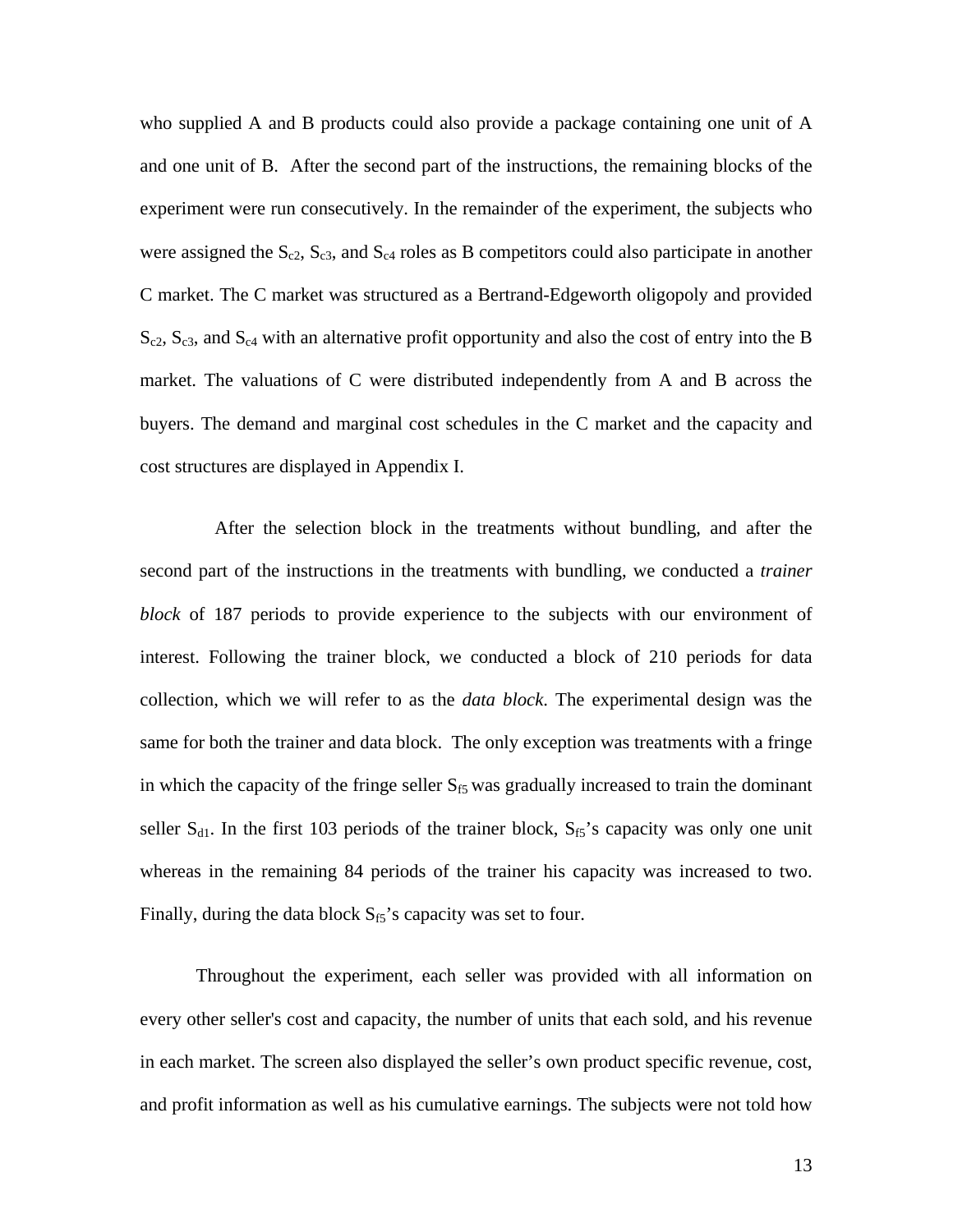long the session or any block in the session would take. At the end of the experiment, the subjects were paid their total earnings in cash.

#### *4. Experimental Results*

For the data analysis, we discarded the first and last 30 of the periods of the data block to minimize startup and closedown gaming effects.<sup>5</sup> Thus we were left with 150 repeated measures from each session.

*Finding 1.* The fringe seller increases the surplus that the buyers extract from consuming A and B by 12.24*%*. The seller surplus decreases by 10.52*%*. The total surplus in the A and B markets remain unchanged.

*Support.* Figure 2 illustrates the changes in the mean consumer surplus and seller surplus extracted in the A and B markets across the treatments.

#### [Figure 2 about here]

In the baseline *NoBundlingFringe* treatment*,* buyers gain an average surplus amounting to 65.24*%* of the maximum surplus attainable in the A and B markets, which represents an increase from a mean 53.00*%* realized without a fringe under *NoBundlingNoFringe*. In the treatments with bundling the fringe seller also increases the

 $\overline{a}$ 

 $<sup>5</sup>$  The subjects did not know the number of periods in each block, but they may have extrapolated from the</sup> length of the training block to predict the number of periods in the data block and alter their behavior toward period 187: we don't include periods 181-210 in the data analysis.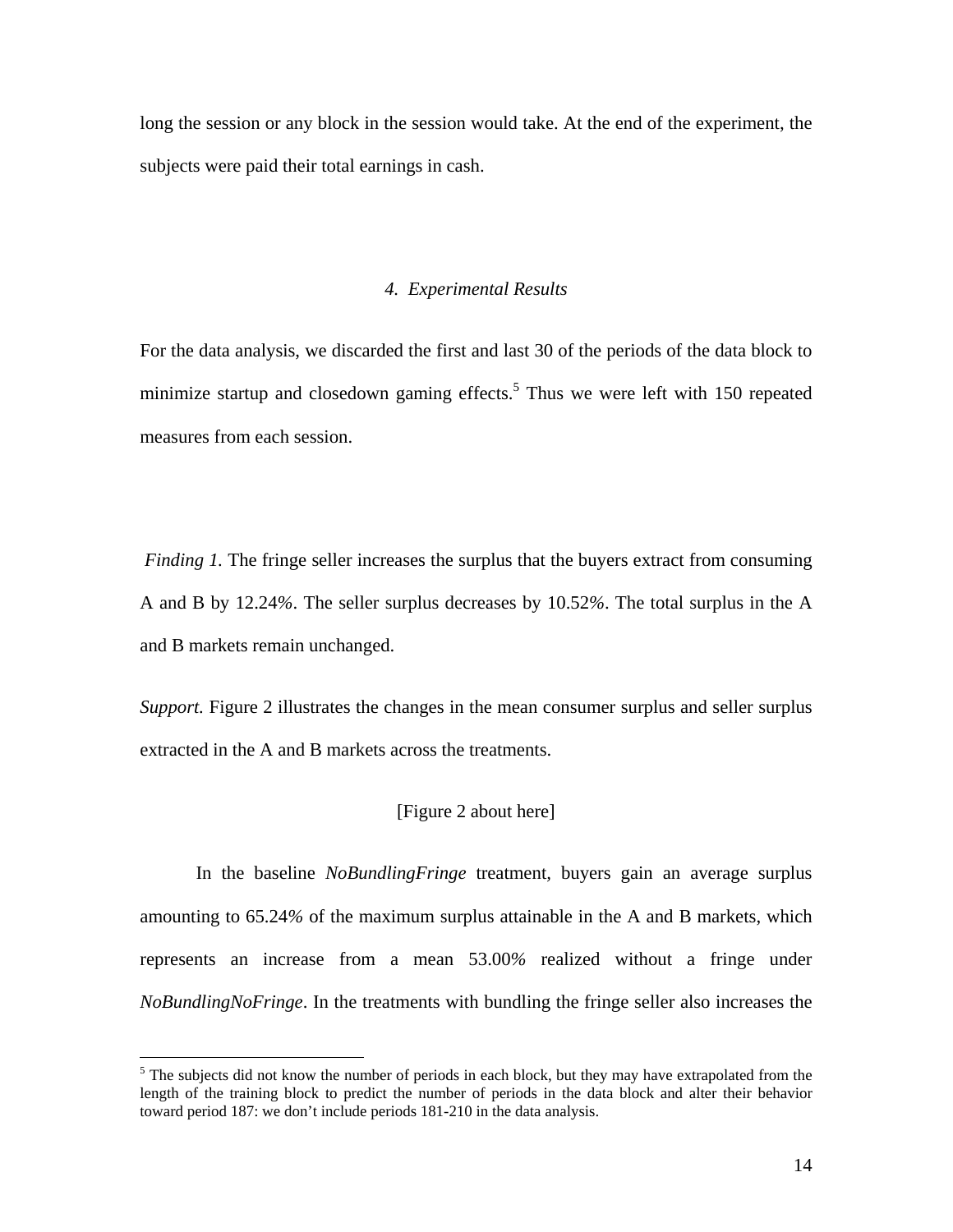total consumer surplus, from a mean 55.30*%* under *BundlingNoFringe* to 71.98*%* under *BundlingFringe*.

The observed increase in the consumer surplus from having the fringe seller is a transfer from sellers. Under treatments both without and with bundling, the presence of the fringe seller decreases the seller surplus. Under the baseline *NoBundlingFringe* treatment, sellers gain an average surplus of 9.12*%* from the A and B markets, while the same statistic takes on a higher value under *NoBundlingNoFringe*, 16.96*%*. Similarly, under the treatments with bundling, the presence of the fringe seller causes sellers to experience a decrease in the surplus that they extract in the A and B markets: from an average 16.65*%* under *BundlingNoFringe* to 7.65*%* under *BundlingFringe*.

We test the statistical significance of the observed welfare effects with the random effects regressions (1, 2, and 3) that include a regressor for the *Fringe (F)* treatment variable. The models are provided in Appendix II together with the regression results. The coefficient for *Fringe (F)* is positive and statistically significant when the dependent variable is the total consumer surplus extracted in the A and B markets, and negative and statistically significant when the dependent variable is the total seller surplus in the A and B markets. For the total system (consumer plus seller) surplus, the coefficient is not statistically significant.

*Finding 2.* Bundling does not affect the consumer and total surplus extracted from A and B. Bundling does not lead to exclusion in the B market either.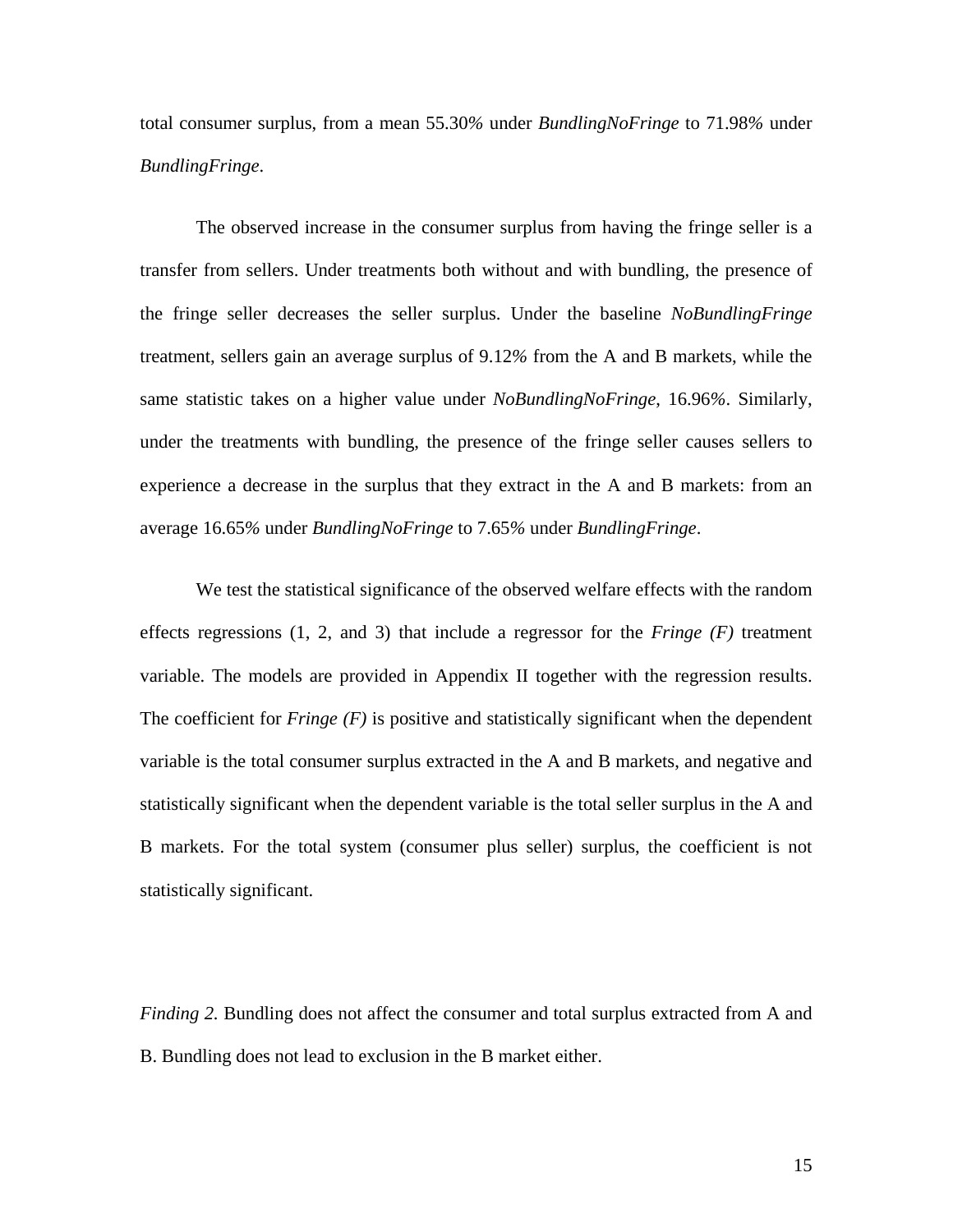*Support.* A look back at the summary statistics from a different angle shows that under the treatments without a fringe, bundling marginally increases the surplus that buyers extract in the A and B markets from an average 53.00*%* under *NoBundlingNoFringe* to a mean of 55.30*%* under *BundlingNoFringe*.

Across the treatments with a fringe, bundling again on average increases the consumer surplus, from 65.24*%* under the baseline *NoBundlingFringe* treatment to 71.98*%* under *BundlingFringe*.

In the treatments without a fringe, bundling decreases the surplus that sellers earn from A and B marginally from 16.96*%* under *NoBundlingNoFringe* to 16.65*%* under *BundlingNoFringe*. The decrease in the seller surplus from bundling is more pronounced in the treatments with a fringe, from 9.12*%* under the baseline *NoBundlingFringe* treatment to 7.65*%* under *BundlingFringe*.

These changes in surplus, however, are not statistically significant: referring to the results from the random effects regressions 1, 2, and 3, the coefficient for the *Bundle (B)* treatment variable is found to be statistically insignificant for all three of the dependent variables, the consumer surplus, seller surplus, and total surplus.

Comparing the *NoBundlingNoFringe* and *BundlingNoFringe* treatments, the average number of competitors that simultaneously exist in the B market marginally decreases from 2.15 to 1.96. Figure 3 reports that the percentage of the observations in which the dominant seller competes against only one seller in the B market increases from 8.13*%* under *NoBundlingNoFringe* to 28.53*%* under *BundlingNoFringe*.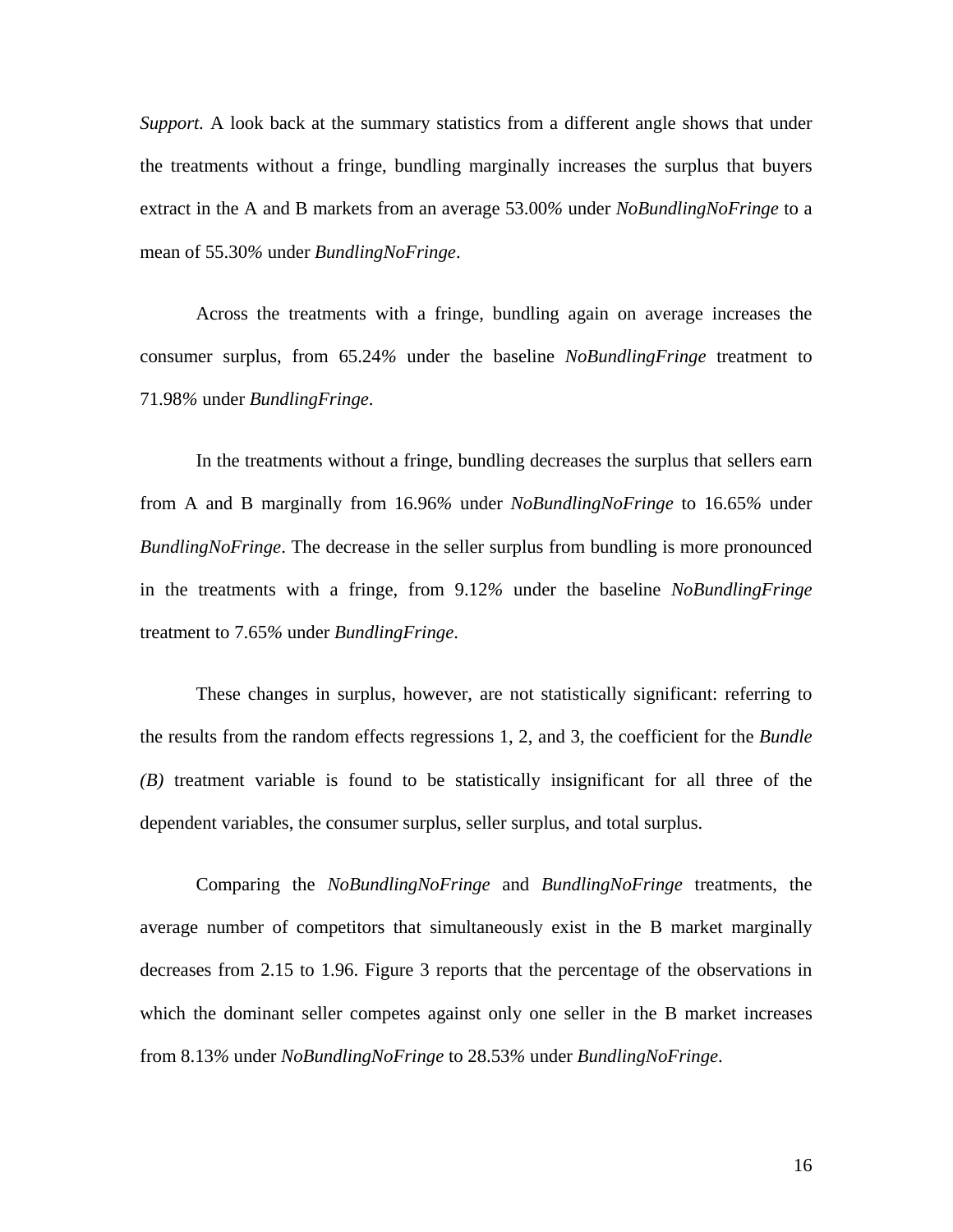#### [Figure 3 about here]

In the treatments with a fringe, the mean number of competitors in the B market decreases from 2.44 under the baseline *NoBundlingFringe* treatment to 2.13 under *BundlingFringe*.

The Poisson regression model (4) provided in Appendix II tests the exclusionary effects of bundling using the number of competitors in the B market as the dependent variable and the *Bundle (B)* treatment variable as one of the regressors. The coefficient for *Bundle (B)* is found to be negative, but not statistically significant. The regression results are provided below the model in Appendix II.

*Finding 3.* The fringe seller does not affect the exclusionary and welfare implications of bundling even though his presence leads to a decrease in the bundle transaction price by 11.53*%*.

*Support.* In the treatments without a fringe, bundling results in a marginal 2.30*%* increase in the mean consumer surplus from A and B, which is found to be statistically insignificant. The summary statistics also show that the presence of the fringe seller enhances the positive effect of bundling on consumer surplus. In the treatments with a fringe, bundling increases the average consumer surplus by 6.74*%*. However, referring to the results from the random effects regressions 1, 2, and 3, the coefficient for the interaction term for the two treatment variables *Bundle (B)* and *Fringe (F)* is found to be statistically insignificant.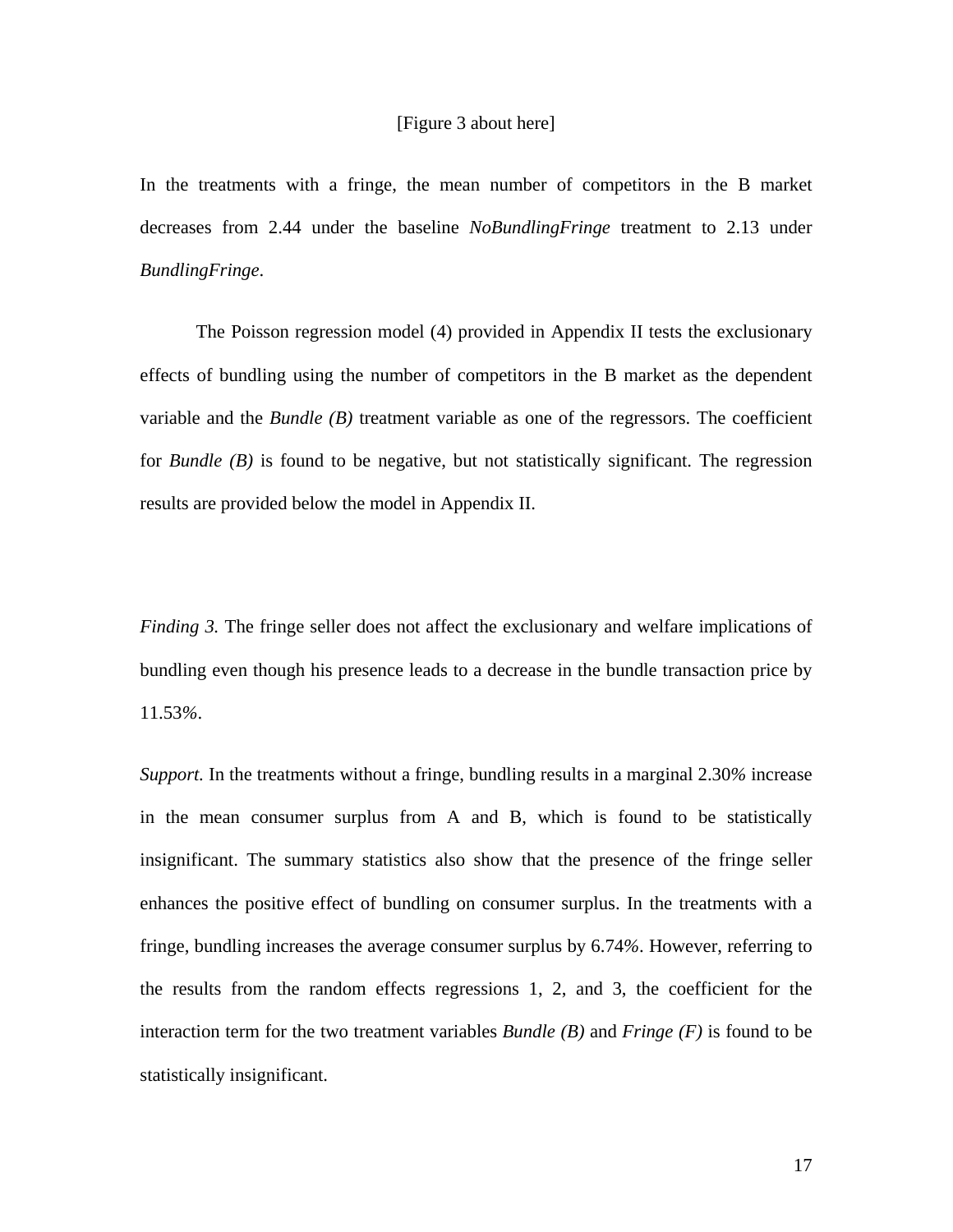The fringe seller decreases the mean transaction price in the A market from 88.80 under *NoBundlingNoFringe* to 79.45 under the baseline *NoBundlingFringe* treatment. The mean transaction price in the B market also decreases marginally from 31.60 under *NoBundlingNoFringe* to 30.12 under the baseline *NoBundlingFringe* treatment. In the treatments with bundling, the fringe seller also decreases the average transaction price in the A market from 89.81 under *BundlingNoFringe* to 74.94 under *BundlingFringe*. On the other hand, the average transaction price in the B market now experiences a marginal increase from 30.53 under *BundlingNoFringe* to 30.59 under *BundlingFringe*. The fringe seller lowers also the bundle transaction price from 117.50 under *BundlingNoFringe* to 103.95 under *BundlingFringe*.

The random effects regression models (5, 6 and 7) in Appendix II test the statistical significance of the observed effects of the fringe seller on the transaction prices in the A and B markets, and also on the bundle transaction price. The regressions with the transaction prices in the A and B markets as the dependent variables contain an interaction term for the *Bundle (B)* and *Fringe (F)* treatment variables. The coefficient for *Fringe (F)* is negative and statistically significant for the A and bundle transaction prices. The same coefficient is not statistically significant for the transaction price in the B market. The coefficient for the interaction term is not statistically significant for either the transaction price in the A market or the transaction price in the B market.

The decrease in the bundle transaction price from 117.50 to 103.95 does not translate to an increase in the consumer surplus generated from the bundle. The random effects regression (8) in Appendix II supports this finding as the coefficient on the *Fringe (F)* treatment variable is small in magnitude and not statistically significant.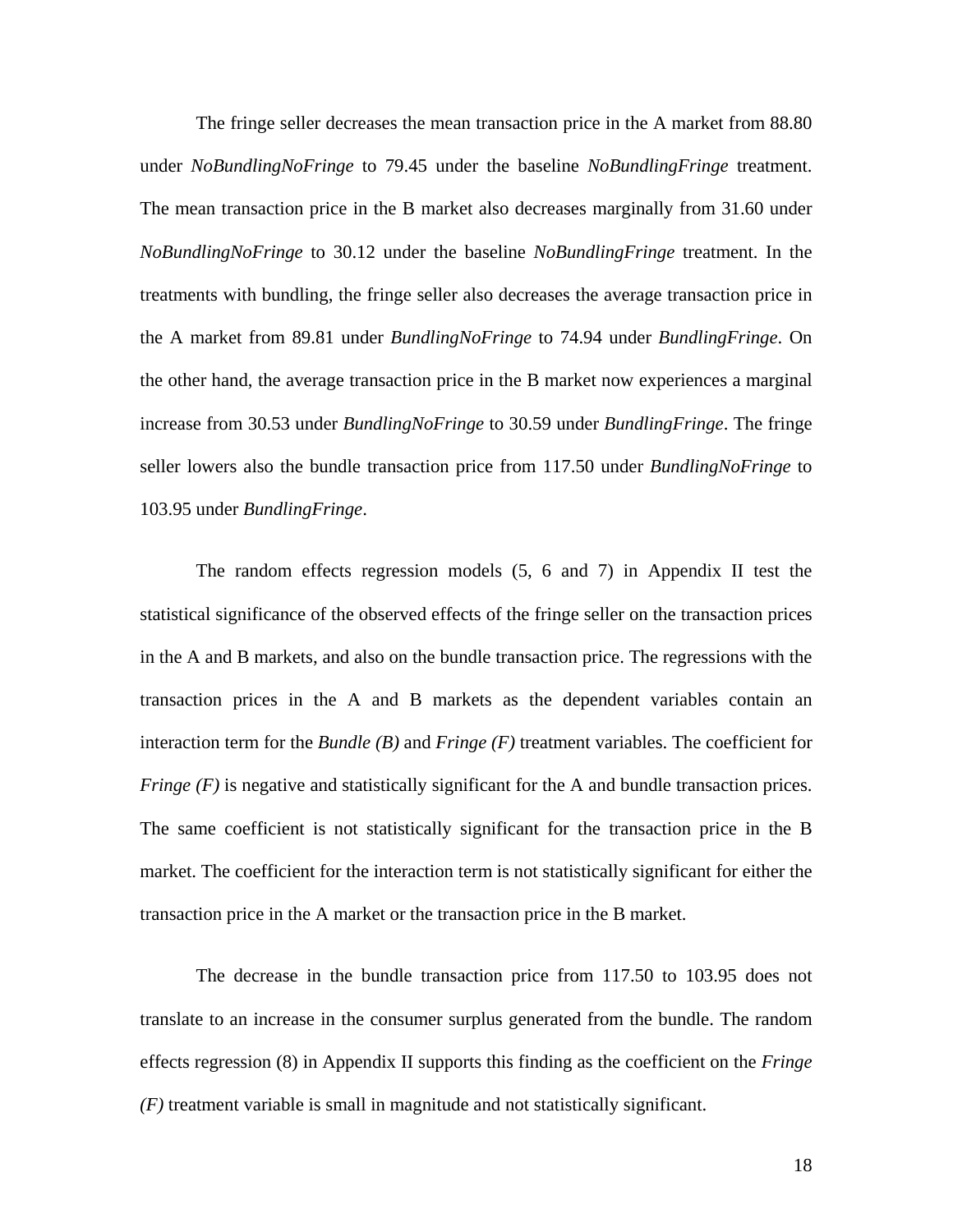Overall, combining all three of the experimental results, the fringe seller seems to affect the welfare in the A market by decreasing the transaction price, and bundling does not have an effect on the consumer and producer surplus with or without the fringe seller.

The exit and entry statistics indicate that in the treatments without a fringe, bundling decreases the average number of competitors in the B market by 8.84*%*. Meanwhile, in the treatments with a fringe, the mean number of competitors falls by 12.70*%* with bundling. The results from the Poisson regression 4, which uses the number of competitors in the B market as the dependent variable, show that not only the coefficient for the *Bundle (B)* treatment variable, but also the coefficients for the *Fringe (F)* and the interaction term for *Bundle (B)* and *Fringe (F)* are not statistically significant.

#### *5. Exclusion Environment and Experimental Results*

The original design in which we conducted our first 20 sessions yielded results that we thought required further examination. First and foremost, we failed to find any evidence to the exclusionary effects of bundling. Second, bundling had no effect on the consumer or total surplus. Third, with a capacity of four the fringe seller had 8*%* of the capacity that the dominant seller owned. However, in the absence of the fringe seller the dominant seller supplies the monopoly quantity, so the fringe seller's capacity was implicitly equivalent to 16*%* of the monopolist's sales. Fourth, both the dominant seller and the fringe seller operated at the same average cost when each supplied his maximum capacity in the A market.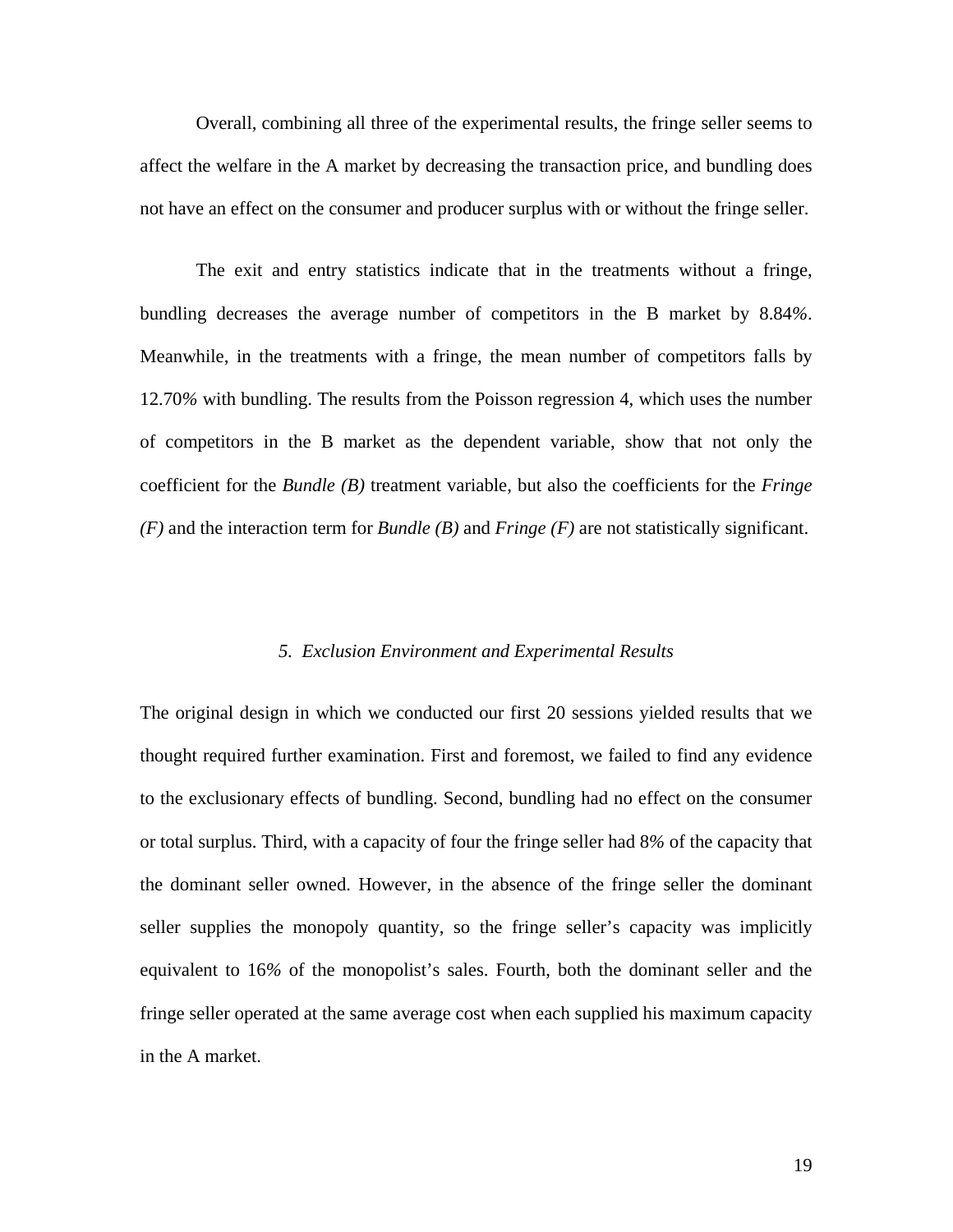With these four concerns in mind we created a new *exclusion* design intended to tease out significant bundling and fringe effects. Below is a list of the environmental changes from the original design that we incorporated into the exclusion design:

1. The number of buyers was increased from 50 to 100, and all of the seller capacities except the fringe seller  $S_{f5}$  were doubled.

2. The capacity of S<sub>f5</sub> was increased from four to five. Therefore, S<sub>f5</sub> had 5% of the capacity that the dominant seller  $S_{d1}$  had in the A market, but relative to the monopoly quantity, S<sub>f5</sub>'s capacity was now reduced to 10% of the dominant seller.

3. In order to maintain the monopoly price at  $p_m^A = 88$ , the buyer valuations of A were uniformly distributed over [38, 137] instead of [38, 136]. Coupled with doubling the number of buyers, this support for the value distribution altered the profit function in the A market so that it was monotonically increasing, which presumably would help sellers in the price search process.

4. As Figure 4 displays, the demand schedule in the B market was altered in order to enhance the exclusionary implications of bundling. CALISKAN, PORTER, RASSENTI, SMITH, AND WILSON [2006] find this demand structure to be successful in deterring entry to the B market when  $S_{d1}$  is allowed to bundle.

#### [Figure 4 about here]

5. Due to doubling the number of buyers from 50 to 100, the fixed cost that each of the three identical competitors,  $S_{c2}$ ,  $S_{c3}$ , and  $S_{c4}$ , incurred in the B market was doubled to 154. Since the alteration of the demand schedule in the B market increased the returns

20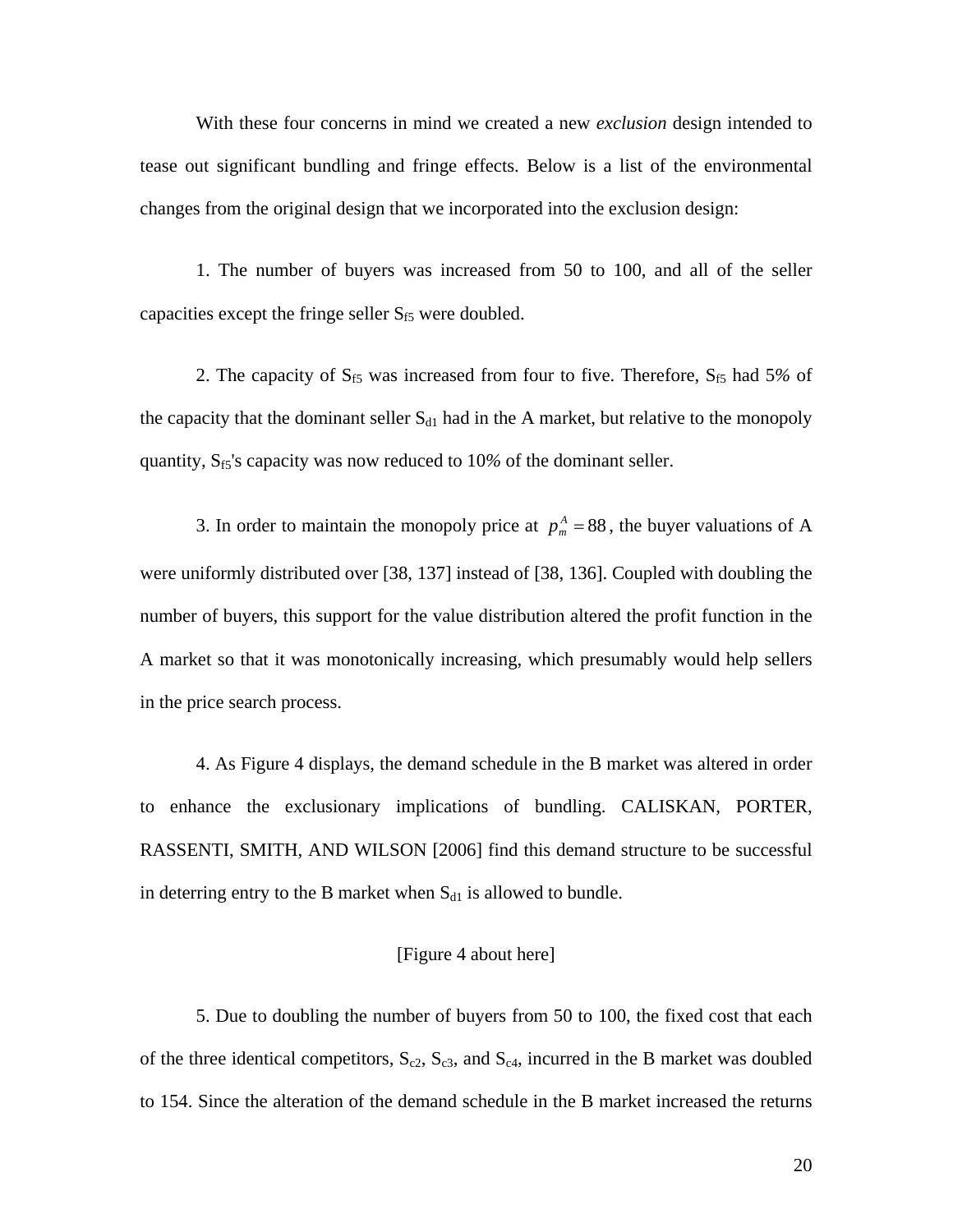to  $S_{d1}$  from bundling as well, the fixed cost of  $S_{d1}$  in the B market was increased from 128 to 481. This decrease in his relative B market efficiency should lead  $S_{d1}$  to stay out of the B market unless he successfully bundles, making the entry deterrence effect much more pronounced and increasing the adverse effects of bundling on welfare.

6. The fixed cost that  $S_{d1}$  had to incur in the A market was decreased from 975 to 487 making the average cost that  $S_{d1}$  was exposed to when he supplied his maximum capacity lower than the average cost of  $S_{f5}$ . Table 3 displays the capacities, fixed and marginal costs in the exclusionary environment.

#### [Table 3 about here]

7. Exit and entry frictions (required number of periods in or out of the market) were removed for all sellers in all markets. CALISKAN [2006] shows that the particular friction parameters imposed on the competitors in the B market under the original design do not have any effect on the consumer and total surplus and are an unnecessary complication.

In order to train the dominant seller while conducting the original design,  $S_{f5}$ 's capacity was set to one in the first 103 and two in the remaining 84 periods of the trainer block, then 4 in the data block. However, due to the relative decrease in  $S_{f5}$ 's capacity in the exclusion design the same procedure was not essential. Instead, the trainer block procedure used for treatments with bundling in CALISKAN et al. [2006] was adopted. In the first 103 periods  $S_{d1}$  was allowed to sell only a bundle, and in the remaining 84 period part  $S_{d1}$  could sell A and B in a bundle as well as independently.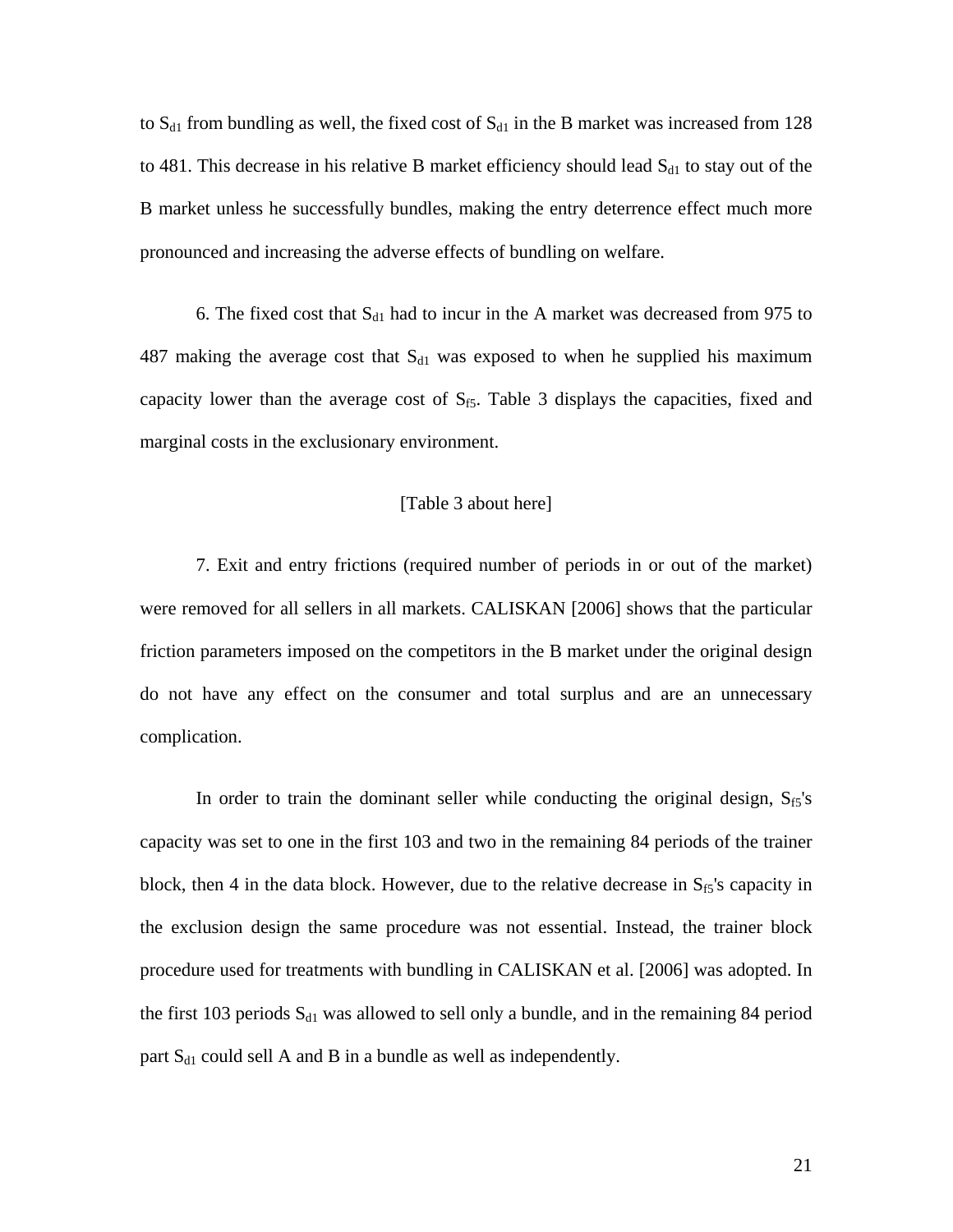In the exclusion design, as in the original design, only mixed-strategy equilibria exist in the both A and B markets. The monopoly and competitive prices in the A market are also the same as in the original design. However, the range of the price mixing differs. The decrease in the capacity of  $S_{f5}$  relative to the capacity of  $S_{d1}$  increases the lower boundary of the mixing interval.  $S<sub>d1</sub>$  now mixes his prices over [74, 88]. Therefore,  $S_{f5}$  chooses his prices over [73, 87] since he is better off with undercutting  $S_{d1}$  until  $S_{d1}$ 's price is equal to 46.

In the B market, the monopoly price and quantity are  $p_m^B = 100$  and  $q_m^B = 27$ . On the other hand, the competitive outcome is attained at a price equal to the marginal cost  $p_c^B = c^B = 19$  where the quantity supplied is  $q_c^B = 64$ . Sharing the demand at the monopoly price, on average,  $S_{d1}$  earns a profit of  $\Pi_1^B = 415.31$  whereas each of the three identical competitors, S<sub>c2</sub>, S<sub>c3</sub>, and S<sub>c4</sub>, earns  $\Pi_2^B = \Pi_3^B = \Pi_4^B = 415.31$ . Undercutting the other sellers at the monopoly price increases  $S_{d1}$ 's earnings to  $\Pi_1^B = 1679.00$ . If one of the competitors,  $S_{c2}$  for instance, undercuts the others and lowers his price to 99, he earns  $\Pi_2^B$  =1766.00 *S*<sub>d1</sub> can avoid a loss and continue undercutting the other sellers until his price is equal to 29. Meanwhile, each of the three identical competitors can lower his price until it is 26. At least one seller must exit the market since none of the sellers can make a positive profit by charging the competitive price 19 and there is no residual demand. We expect the seller leaving the market to be  $S<sub>d1</sub>$  due to his relative cost disadvantage. The B market would then provide a mixed strategy environment for the remaining three identical competitors, with each of  $S_{c2}$ ,  $S_{c3}$ , and  $S_{c4}$  mixing his prices over [25, 100].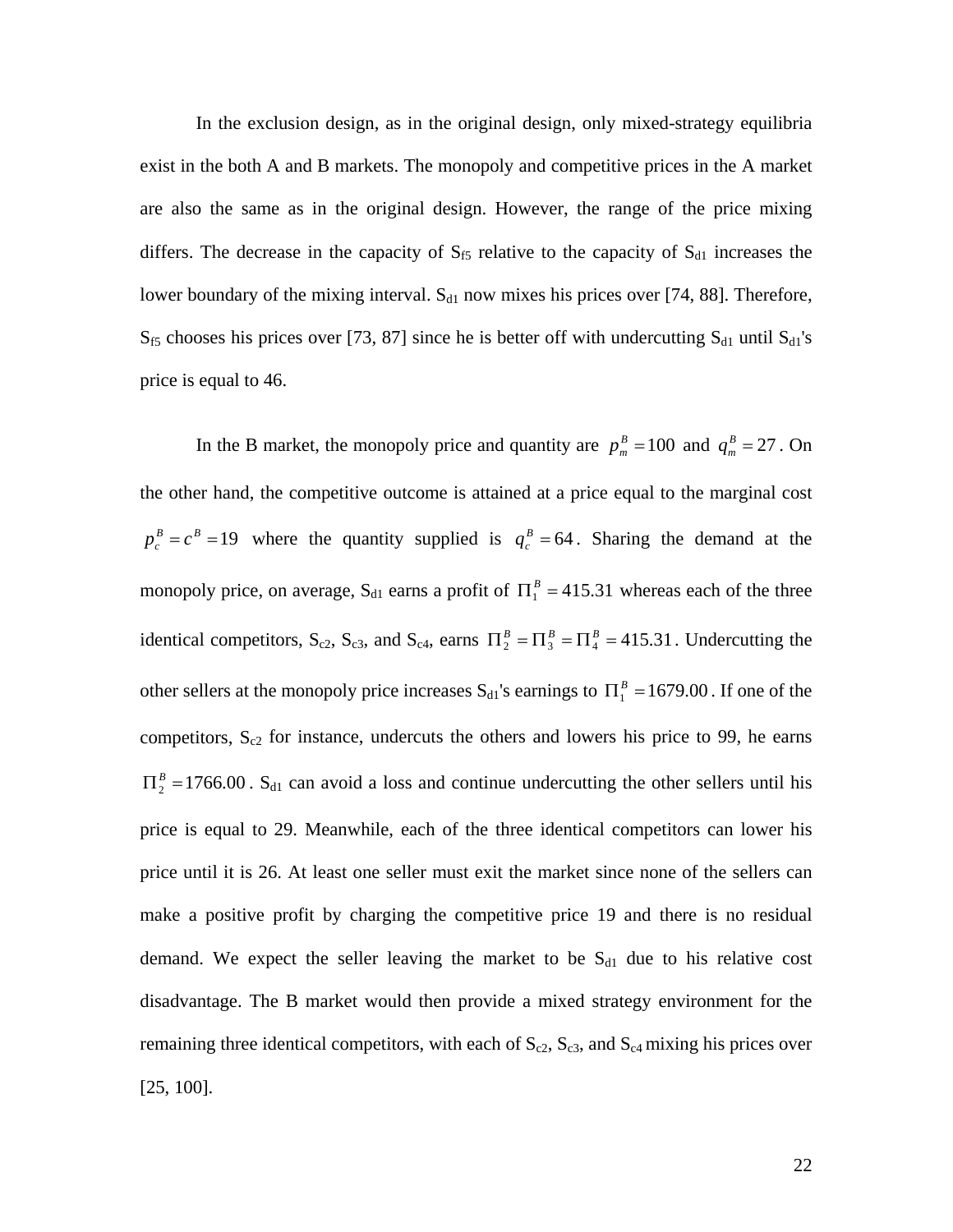For the exclusion design, as in the original, we defined four treatments using two treatment variables, *Bundle (B)* and *Fringe (F)* as displayed in Table 4.6

#### [Table 4 about here]

Maintaining the assumptions in the original design, we can compute the Stackelberg price predictions for *BundlingNoFringeExclusion*. At the Stackelberg outcome, the dominant seller  $S_{d1}$  charges  $p^{AB^*} = 124$  for the bundle and a single hypothetical competitor S<sub>c</sub> charges  $p^{B^*} = 28$  for the independent B in response, leaving  $\Pi_c^B = 81.00$  in profits to S<sub>c</sub>. But  $\Pi_c^B = 81.00$  does not cover the fixed cost of any competitor. Therefore, none of the three identical competitors,  $S_{c2}$ ,  $S_{c3}$ , and  $S_{c4}$ , can survive in the B market when  $S_{d1}$  charges the Stackelberg bundle price. Indeed,  $S_{d1}$  can increase his price to  $p^{AB^*} = 131$  without invoking any entry.

*Finding 4.* In the exclusion design, bundling deters entry to the B market. However, bundling still does not affect the consumer and total surplus extracted in the A and B markets.

*Support.* Under *NoBundlingNoFringeExclusion*, 2.50 competitors simultaneously exist in the B market on average. When the dominant seller is allowed to bundle under *BundlingNoFringeExclusion*, the mean number of competitors decreases to 1.54.

<sup>&</sup>lt;sup>6</sup> On average subjects earned \$29.82 excluding the \$5 show-up fee. The average earnings per treatment are provided in Appendix I.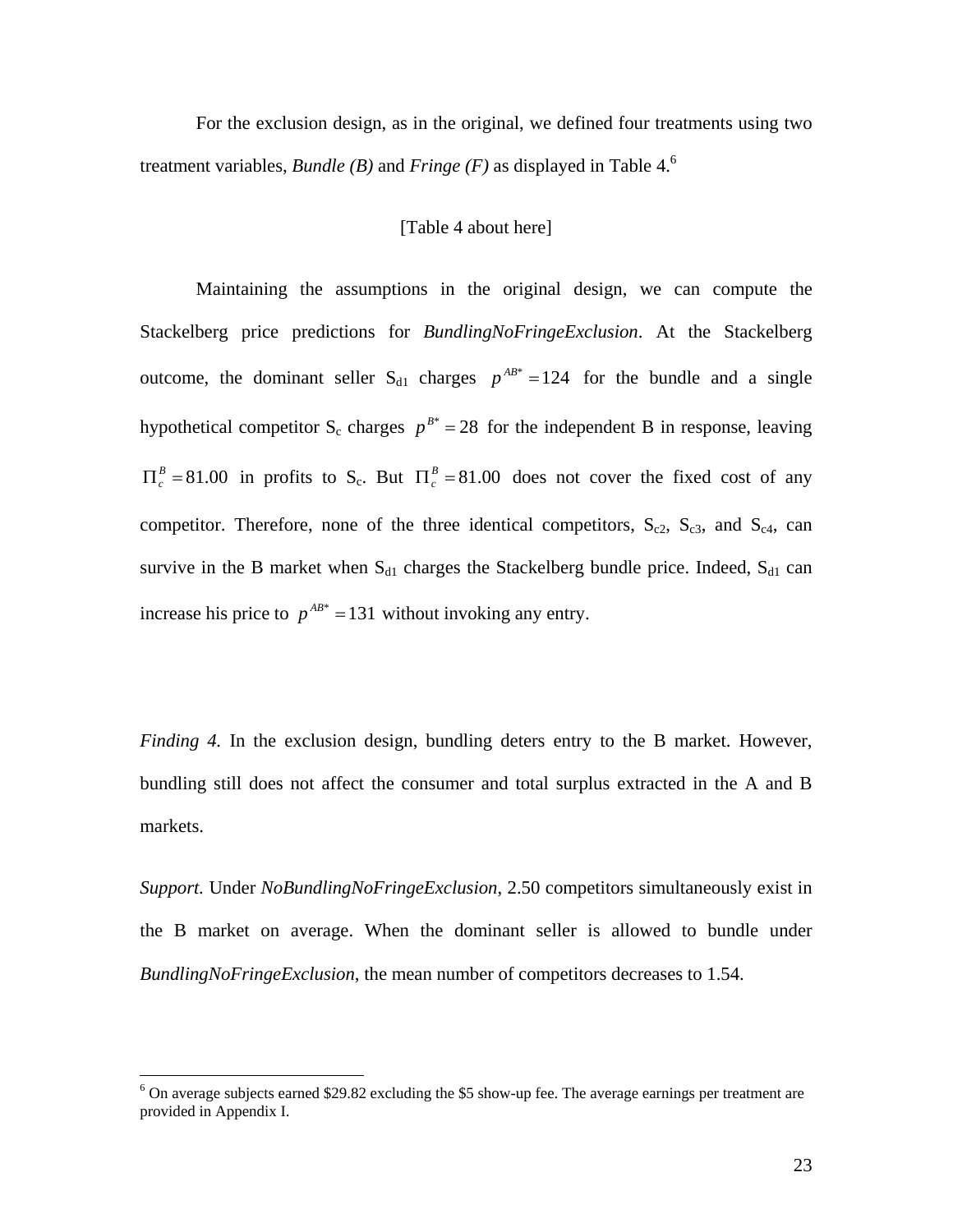Interestingly, in the treatments with a fringe, the adverse effects of bundling on the number of competitors in the B market are more dramatic. The mean number of competitors decreases from 2.41 under *NoBundlingFringeExclusion* to 1.04 under *BundlingFringeExclusion*.

Appendix I contains a histogram analysis of the number of competitors in the B market in the exclusion environment. The shift in the frequency distribution to the left with bundling is noteworthy. In particular, under *BundlingFringeExclusion* the dominant seller completely forecloses the B market in 34.67*%* of the observations.

Despite the observed entry deterrence in the B market, bundling still fails to generate an adverse effect on the surplus that buyers extract in the A and B markets. The average consumer surplus increases from 57.61*%* under the baseline *NoBundlingFringeExclusion* treatment to 61.75*%* under *BundlingFringeExclusion*. The mean total surplus increases marginally but insignificantly from 82.46*%* in the baseline *NoBundlingFringeExclusion* treatment to 83.56*%* in *BundlingFringeExclusion*. In the treatments without a fringe, the increase in the average consumer surplus when bundling is allowed is even more striking: from 56.89*%* under *NoBundlingNoFringeExclusion* to 66.93*%* under *BundlingNoFringeExclusion*.

An idiosyncrasy that draws immediate attention is that in the treatments with bundling, the presence of a fringe seller decreases the mean number of competitors in the B market from 1.54 to 1.04 and the average consumer surplus in the A and B markets from 66.93*%* to 61.75*%*. A look at the time series of the transaction prices displayed in Appendix I provide a clue as to why. Under *BundlingNoFringeExclusion*, the dominant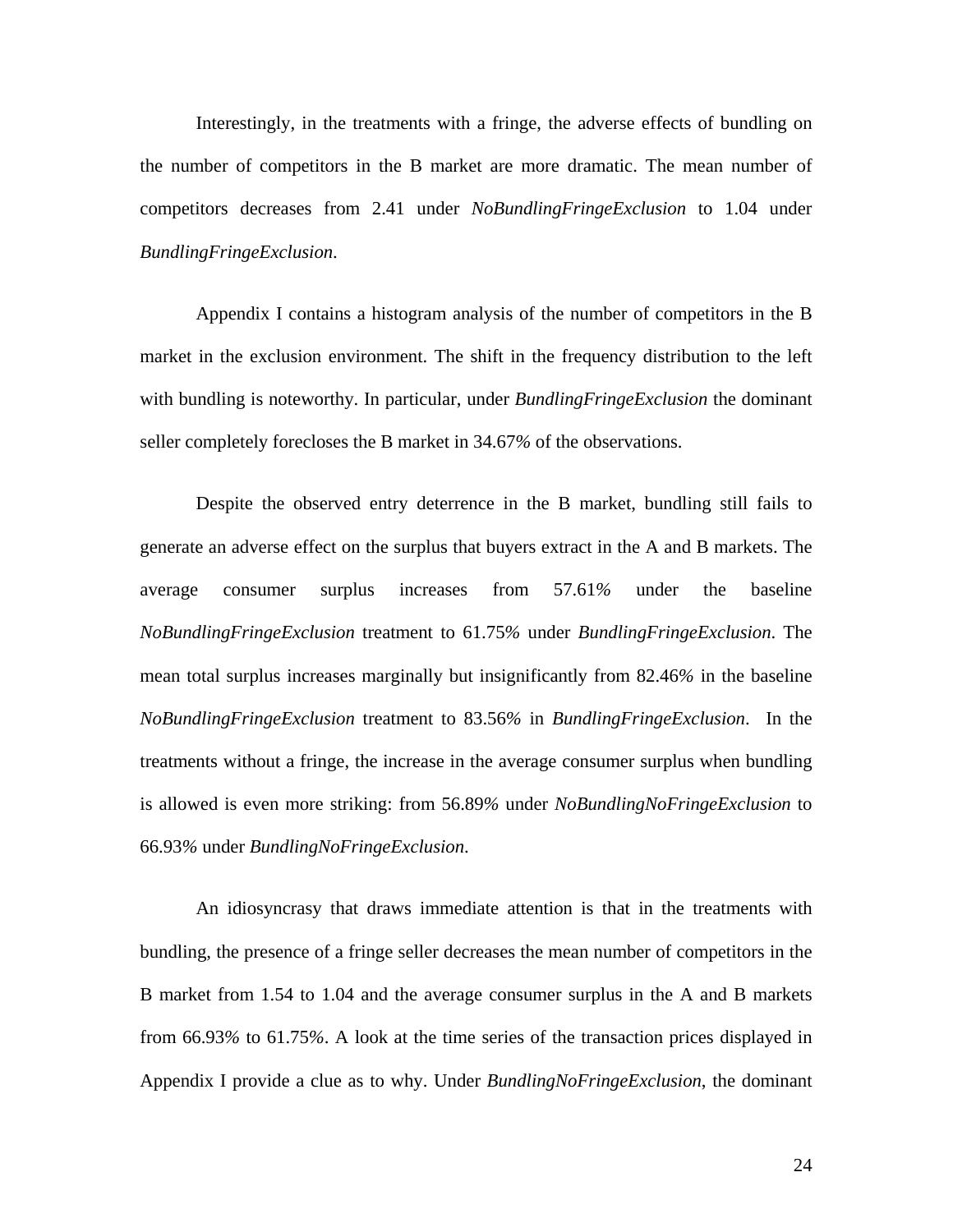seller's bundle pricing fails to deter entry to the B market. In 95.33*%* of the observations, the dominant seller competes against at least one seller in the B market (compared to only 65.33% of the observations under *BundlingFringeExclusion*). For instance, the behavior in Session 50 is remarkable in this regard. The dominant seller sells only the bundle, refusing to sell A and B independently, and charges an average bundle price of 111.77. The bundle price of 111.77 is below the price required to foreclose the B market, which is equal to 124. However, despite this aggressive pricing, the dominant seller fails to completely foreclose the B market except only in 11.33*%* of the observations. This entry is costly to the competitors. In Session 50, the competitors in the B market incur a total loss amounting to 1.60*%* of the maximum surplus attainable in the A and B markets. Meanwhile, this excessive entry into the B market also decreases the return to the dominant seller from bundling. In some cases, the profit that the dominant seller earns with bundling deteriorates to below the amount that he can make by participating only in the A market. For example, in Session 46 the dominant seller foregoes the bundling option, abandons the B market, and sells only A.

Under *BundlingFringeExclusion*, the dominant seller does not experience such aggressive pricing and excludes competitors from the B market. For instance, in Session 56 and 57, he successfully forecloses the B market in most of the observations and in the absence of any competitors increases his bundle price to extract even more surplus.

This idiosyncrasy raised the question of a possible correlation between the *Fringe (F)* treatment variable and the session specific disturbances. In order to address this question, we invited the subjects who had participated in *BundlingNoFringeExclusion* and *BundlingFringeExclusion* for another set of experiments. The subjects who had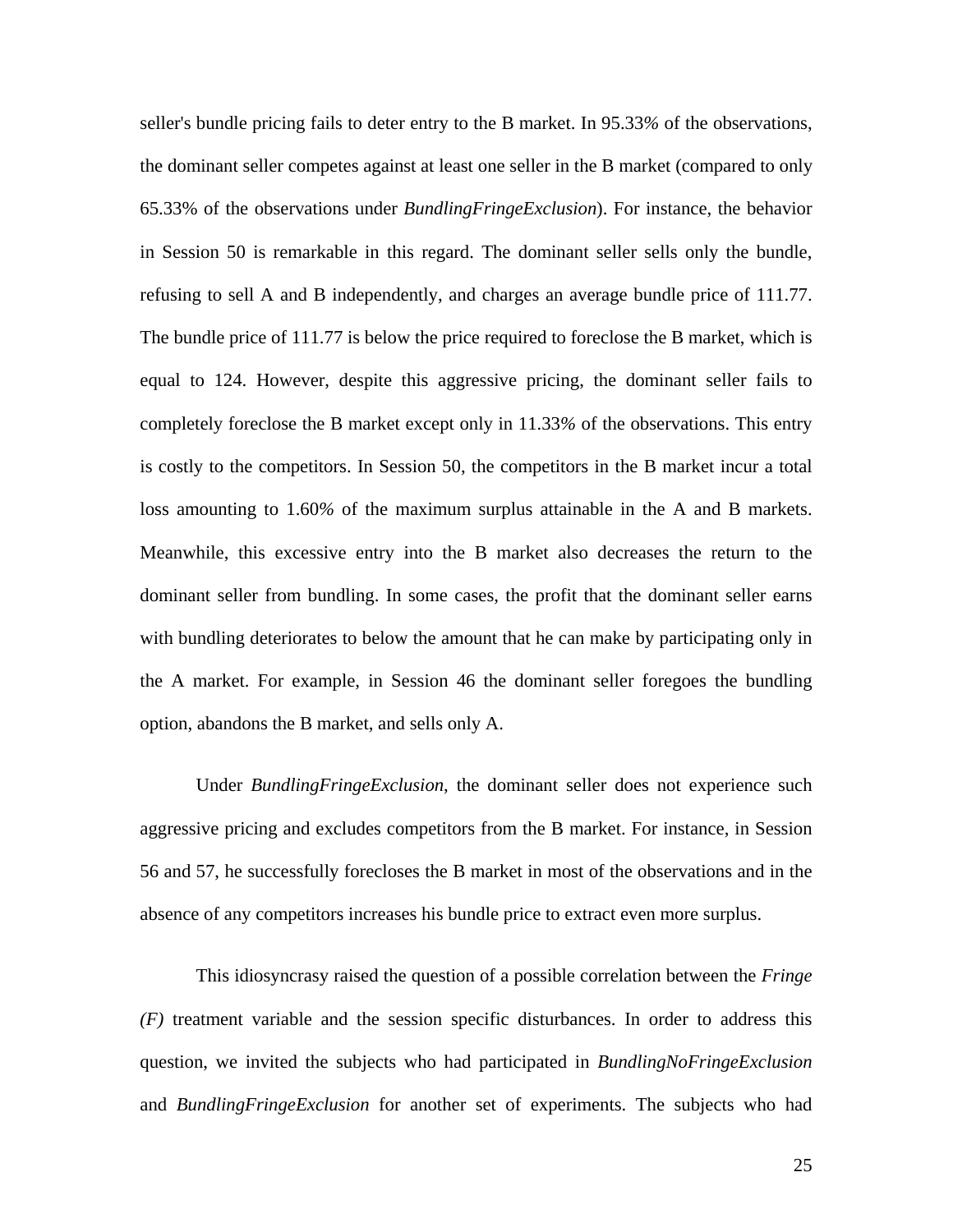assumed the role of the dominant seller under *BundlingNoFringeExclusion* became the dominant sellers again, but this time were subject to *BundlingFringeExclusion*. Each of these dominant sellers competed against the four subjects who had participated in *BundlingFringeExclusion* as the three identical competitors and the fringe seller. Symmetrically, the dominant sellers who had taken part in *BundlingFringeExclusion* now participated in *BundlingNoFringeExclusion* and competed against the subjects who had assumed the roles of the three identical sellers under *BundlingNoFringeExclusion*. Four such additional experiments were conducted with the dominant sellers from Session 50 under *BundlingNoFringeExclusion*, and Session 56, 57, and 60 under *BundlingFringeExclusion*. Appendix I contains the time series of the transaction prices in these four additional experiments.

Including the data from the four additional experiments to our sample increases the frequency of the complete foreclosure in the B market under *BundlingNoFringeExclusion* from 4.67*%* to 30.00*%*. On the other hand, the frequency of the complete foreclosure under *BundlingFringeExclusion* stays the same at 34.67*%*. Figure 5 displays the updated histogram analysis of the number of competitors in the B market. The mean number of competitors in the B market becomes equal to 1.26 under *BundlingNoFringeExclusion* and 1.03 under *BundlingFringeExclusion*.

#### [Figure 5 about here]

With the data from the four additional experiments included, the average consumer surplus extracted in the A and B markets is now equal to 61.39*%* under *BundlingNoFringeExclusion* whereas the total surplus is 83.27*%*. Meanwhile, the mean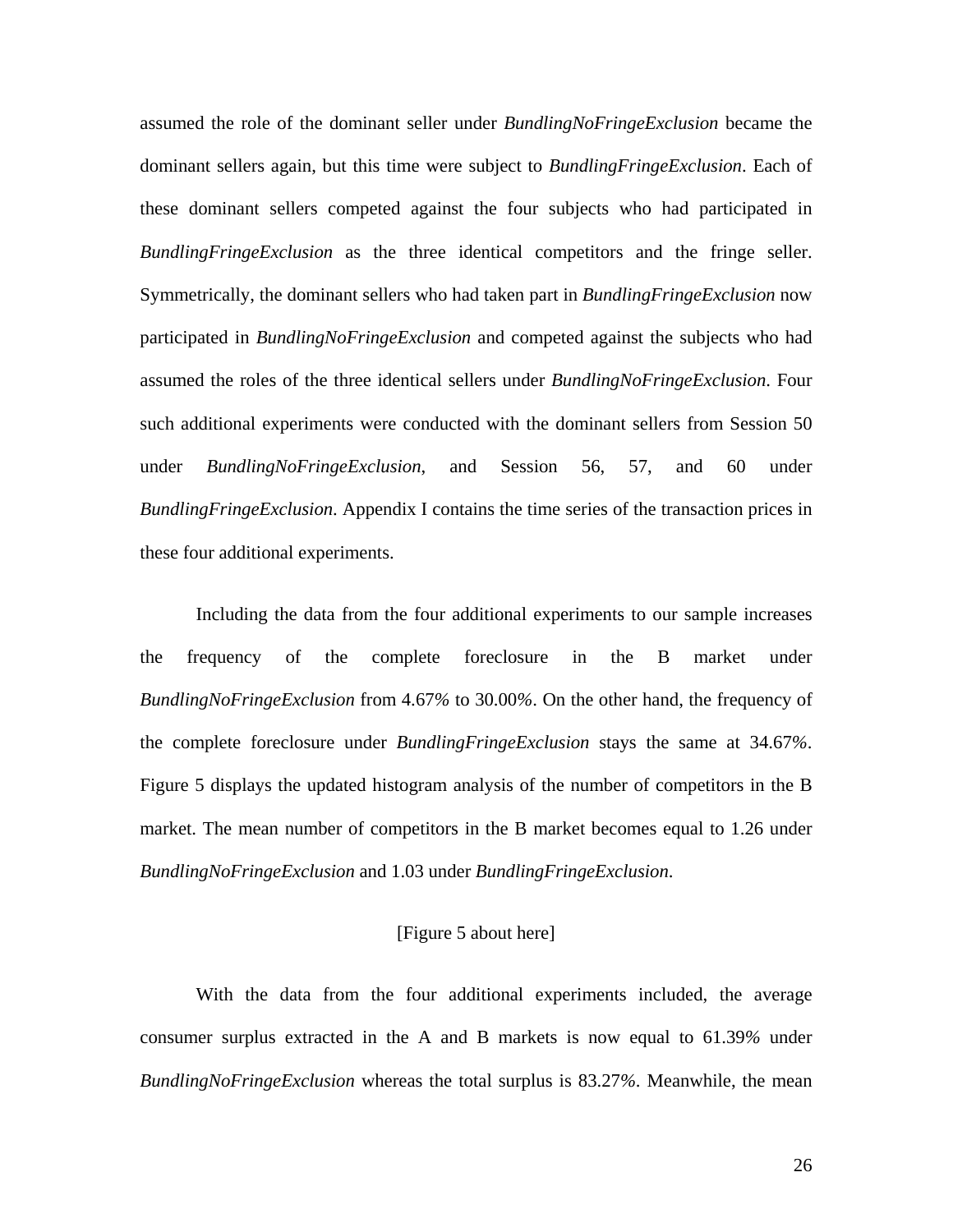consumer surplus under *BundlingFringeExclusion* is observed to be 62.36*%* and the average total surplus 83.55*%*.

The Poisson regression model (9) presented in Appendix II tests the statistical significance of the effects of bundling on the number of competitors that simultaneously exist in the B market by using the *Bundle (B)* treatment variable as a regressor. The sample includes the data from the four additional experiments. The regression results are also presented in Appendix II below the model. The coefficient for the *Bundle (B)* treatment variable is found to be negative and statistically significant.

Meanwhile, the random effects regression models (10, 11, and 12) in Appendix II examine the statistical significance of the *Bundle (B)* treatment variable on the consumer, seller, and total surplus. Again, the sample contains the data from the four additional experiments. As a result, the coefficient for *Bundle (B)* is found to be statistically insignificant in all three of the regressions.

*Finding 5.* In the exclusion design, the fringe seller increases the surplus that buyers extract in the A and B markets by 6.97*%*. The seller surplus decreases by 4.51*%*. The total surplus also goes up by 2.46*%*.

*Support.* Under *NoBundlingNoFringeExclusion*, buyers extract an average 56.89*%* surplus from consuming A and B. With the fringe seller, the mean consumer surplus increases marginally to 57.61*%* under *NoBundlingFringeExclusion*. In the treatments with bundling, having a fringe seller leads to a marginal increase in the average consumer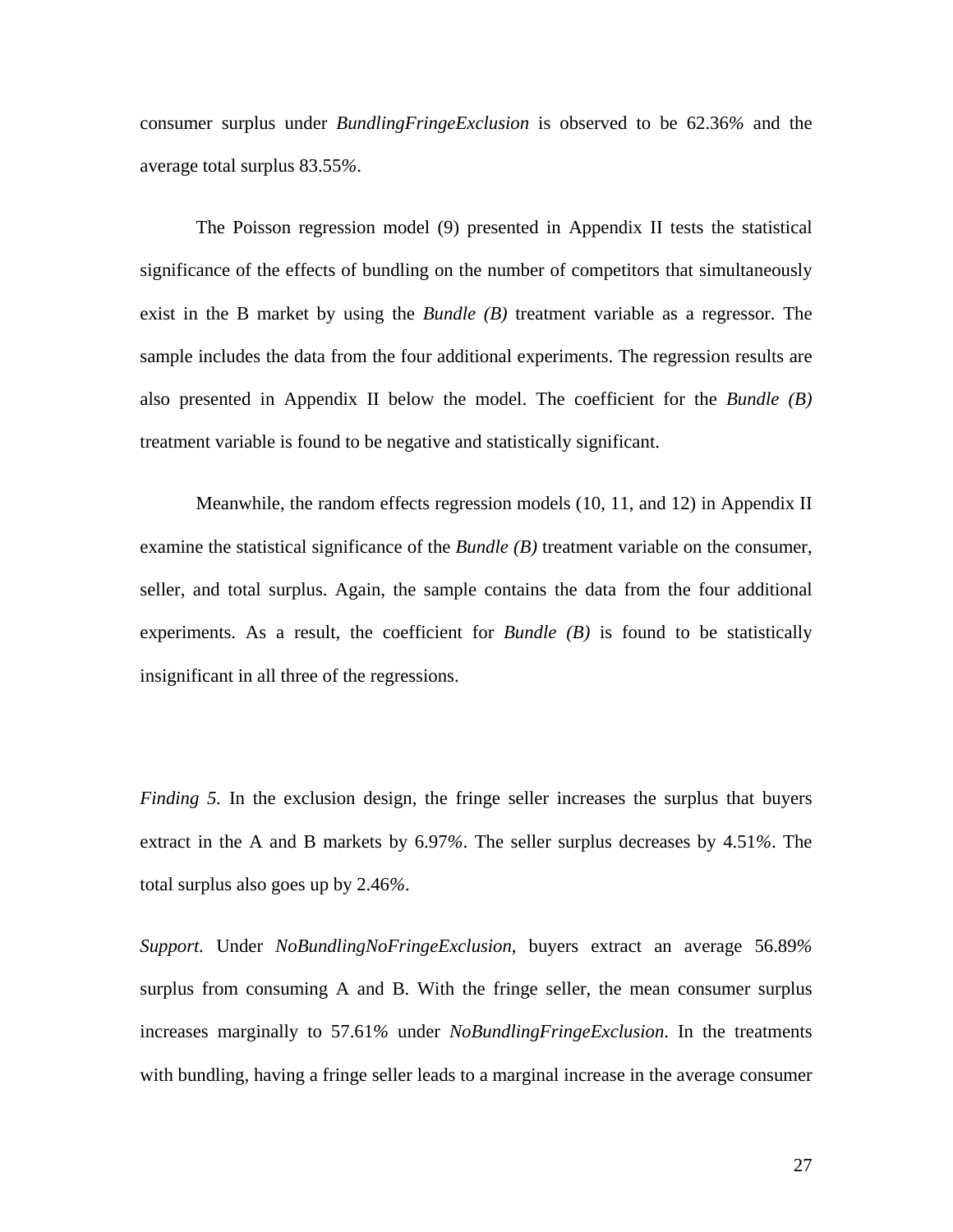surplus from 61.39*%* under *BundlingNoFringeExclusion* to 62.36*%* under *BundlingFringeExclusion* after the data from the four additional sessions are included.

Across the treatments without bundling, the fringe seller decreases the seller surplus, on average, from 26.59*%* under *NoBundlingNoFringeExclusion* to 24.85*%* under the *baseline* treatment. The fringe seller generates an even less significant decrease in the seller surplus under the treatments with bundling, from a mean 21.87*%* under *BundlingNoFringeExclusion* to 21.19*%* under *BundlingFringeExclusion*.

The results from the random effects regressions 10, 11 and 12 show the coefficient for the *Fringe (F)* treatment variable to be statistically insignificant in determining the consumer, seller, and total surplus. We might not expect the welfare implications of the reduced capacity fringe seller in the exclusion environment to be as dramatic as in the original environment. Indeed, the mean transaction price in the A market only slightly decreases from 87.93 under *NoBundlingNoFringeExclusion* to 85.20 under the baseline *NoBundlingFringeExclusion* treatment. We fail to find this decrease to be statistically significant using the random effects regression model (13) displayed in Appendix II.

In the treatments with bundling, we observe the possibility of a correlation between session specific behavior generated by the dominant seller and the treatment variables. Considering the possibility that this might produce inconsistent results, we conduct four additional experimental sessions. This also provides us with the opportunity to investigate the effects of the fringe seller using a fixed effects model.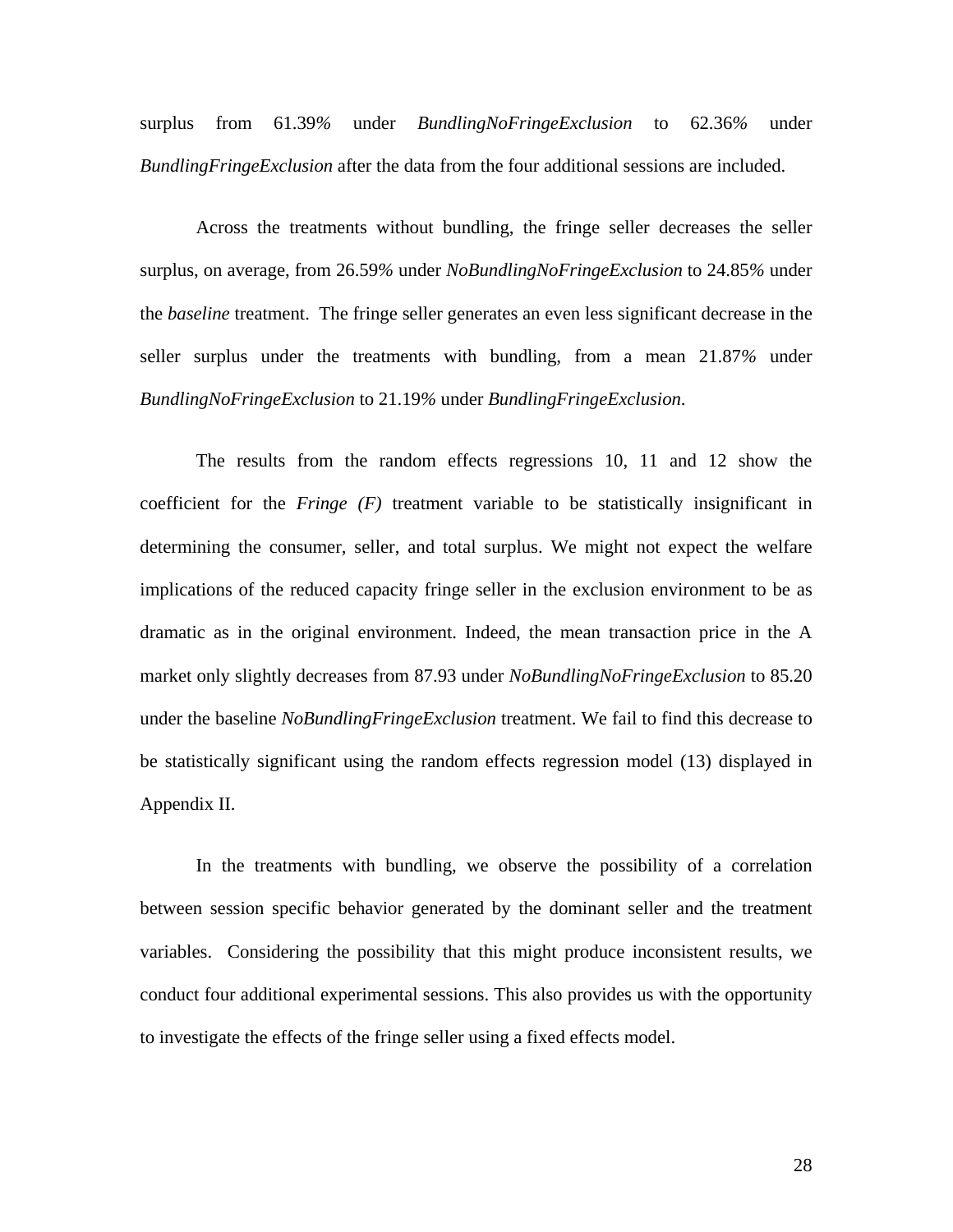We first examine how the fringe seller affects the transaction price in the A market using the fixed effects regression (14) provided in Appendix II. The regression contains a single independent variable, *Fringe (F)*. We find the coefficient to be negative and statistically significant.

Second, we also estimate the *Fringe (F)* treatment effects on the B and bundle transaction prices using similar fixed effects models (15 and 16) as provided in Appendix II. We find the coefficient for the *Fringe (F)* treatment variable to be negative and statistically significant in both regressions. The fringe seller evidently decreases each of the A, B, and bundle transaction prices.

Third, using the fixed effects models (17, 18, and 19) in Appendix II, we examine the effects of the fringe seller on the consumer, seller, and total surplus. The regression results show that the coefficient for the *Fringe (F)* treatment variable is statistically significant in all three regressions and positive for the consumer and total surplus and negative when the regressand is the seller surplus.

*Finding 6.* In the exclusion design, the fringe seller does not have an effect on the welfare implications of bundling although he decreases the bundle transaction price by 7.79*%*.

*Support.* Referring to the results from the fixed effects regressions 14, 15, and 16, we find that the fringe seller leads to a decrease in the transaction prices in the A and B markets as well as the bundle transaction price. We also know that the fringe seller increases the consumer surplus extracted from A and B as the results from the fixed effects regression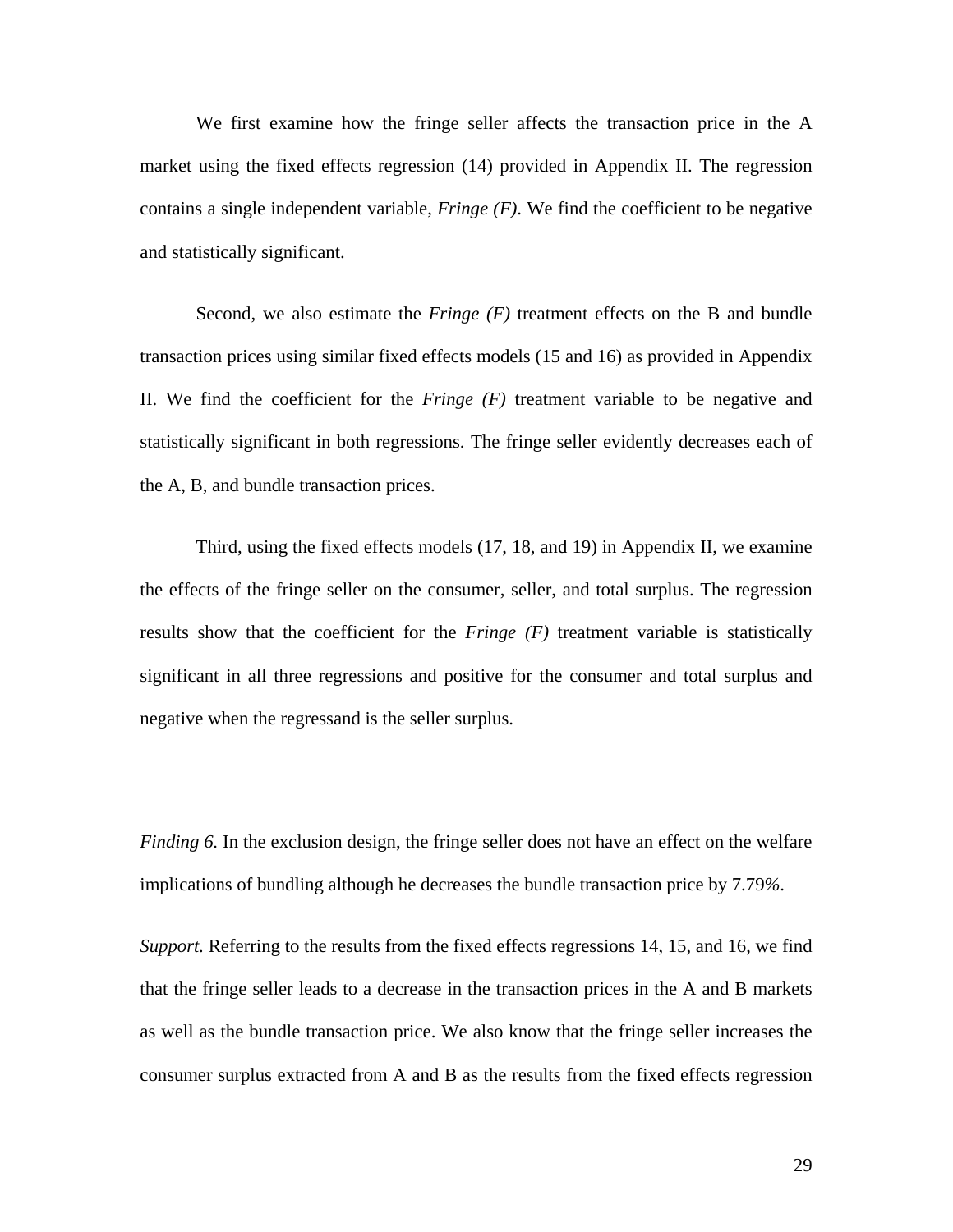17 indicate. However, looking at the surplus that the buyers extract from the bundle we find the presence of the fringe seller to have no effect. The related fixed effects regression model (20) is presented in Appendix II.

#### *6. Low Fixed Cost Treatment and Experimental Results*

In the original design, the presence of the fringe seller increases the surplus that buyers extract from A and B by 12.24*%*. But in the exclusion design, the fringe seller results in only 6.97*%* increase in the consumer surplus. Going from the original to the exclusion design, the following is a list of the alterations made in the A market:

- The fringe seller  $S_{f5}$  capacity was 5% instead of 8% of the dominant seller  $S_{d1}$ .
- The number of buyers was increased from 50 to 100, with the reservation values uniformly distributed over [38, 137].
- $S_{d1}$  incurred a lesser fixed cost in the A market, decreased from 975 to 487.
- Entry and exit frictions were removed.

Among these alterations, only the first one is predicted to lead to a less stringent competition in the A market by changing the mixed strategy equilibrium. Indeed, in the original design,  $S_{d1}$  is predicted to mix his prices over [72, 88] whereas the mixing interval becomes [74, 88] in the exclusion design. Although not just the supports, but also the mixed-strategy price distributions might change between these two designs, the difference in the effects of the fringe seller on the consumer surplus between the two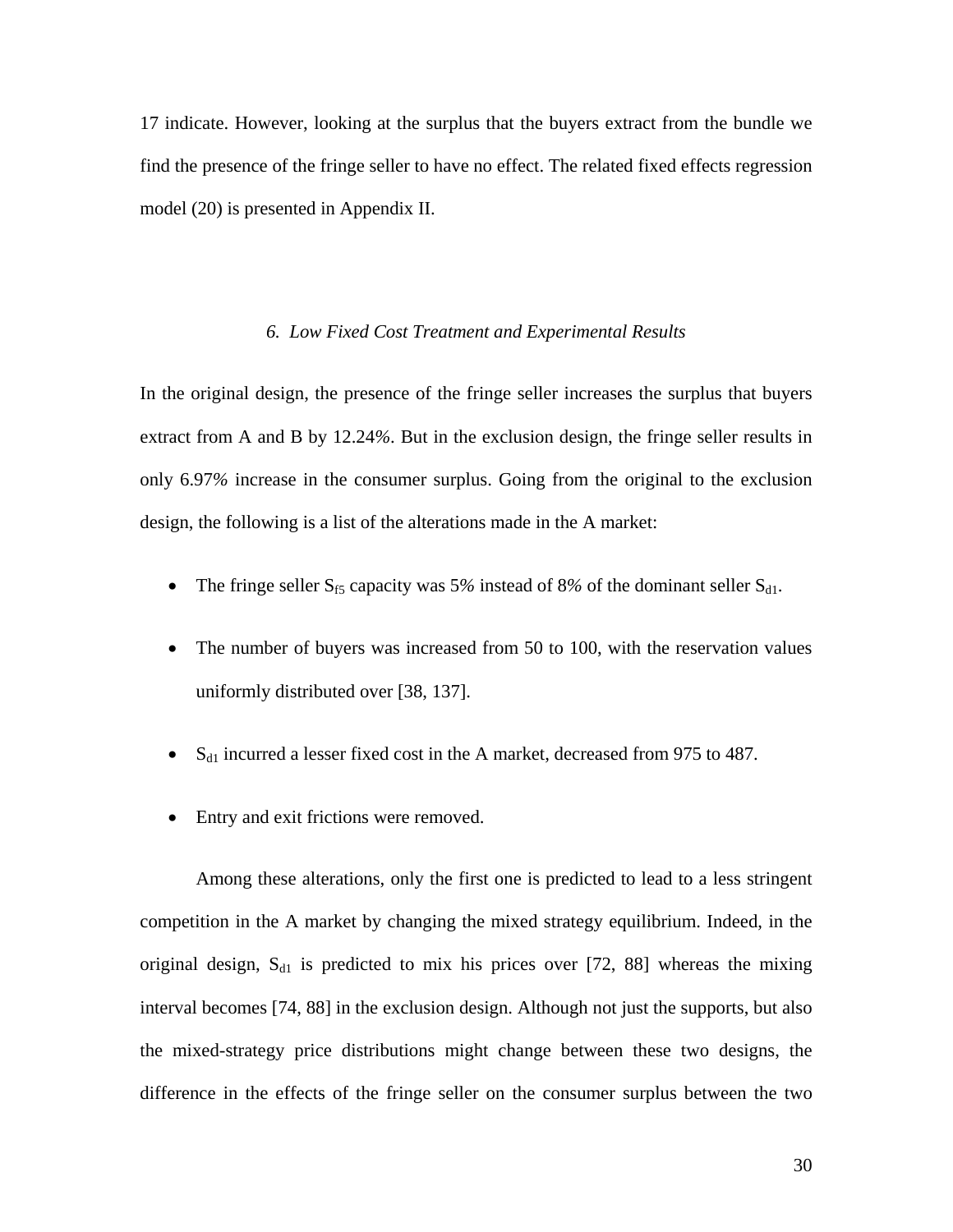environments is significant enough to investigate whether the decrease in the fixed cost that  $S_{d1}$  incurs in the A market has an effect on the consumer surplus.

For this purpose, we returned to the original design, and decreased the fixed cost that the dominant seller  $S_{d1}$  incurred in the A market from 975 to 487. In the single treatment we conducted,  $S_{d1}$  was allowed to bundle A and B, and competed against  $S_{f5}$  in the A market. Except the decrease in the fixed cost, the experimental design was the same as in *BundlingFringe*. *BundlingFringeLowFixedCost* denotes the new treatment and *LowFixedCost (LFC)* is the new treatment variable.<sup>7</sup>

*Finding 7.* Decreasing the fixed cost that the dominant seller incurs in the A market by 50*%* decreases the consumer surplus by 12.97*%* and increases the seller surplus by 10.52*%*. The change in the total surplus is not statistically significant.

*Support.* Under *BundlingFringe*, the average consumer surplus in the A and B markets is observed to be 71.98*%*. The mean consumer surplus decreases to 59.02*%* under *BundlingFringeLowFixedCost*. The mean seller surplus, on the other hand, increases from 7.65*%* under *BundlingFringe* to 18.16*%* under *BundlingFringeLowFixedCost*.

The random effects regression models 1, 2, and 3 also test the statistical significance of the observed welfare effects of lowering the fixed cost that the dominant seller incurs in the A market. The regression results indicate that the coefficient for the *LowFixedCost (LFC)* treatment variable is negative and statistically significant when the

<sup>&</sup>lt;sup>7</sup> In *BundlingFringeLowFixedCost* the mean subject earnings were equal to \$29.84 excluding the \$5 showup fee.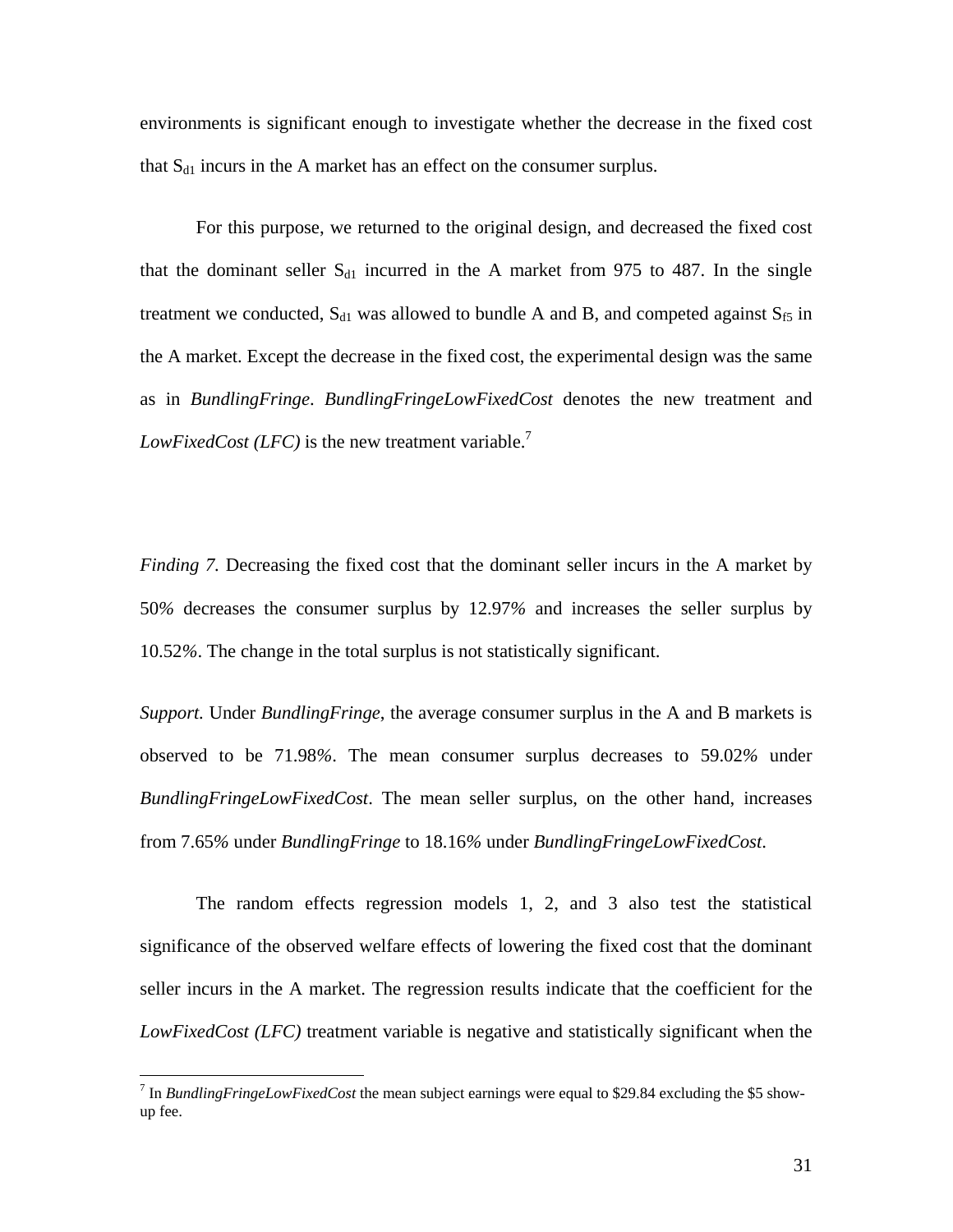regressand is the consumer surplus and positive and statistically significant when the dependent variable is the seller surplus. For the total surplus, the coefficient is not statistically significant.

A simple look at the summary statistics show that the mean transaction price in the A market is 74.94 under *BundlingFringe*. The average A transaction price increases to 79.00 under *BundlingFringeLowFixedCost*. The bundle transaction price is equal to 103.95 under *BundlingFringe* on average, and increases to *104.08* under *BundlingFringeLowFixedCost*. In the B market, the effects of lowering the fixed cost that the dominant seller faces in the A market is a bit different. The average transaction price decreases from 30.59 under *BundlingFringe* to 27.67 under *BundlingFringeLowFixedCost*, apparently reflecting the more stringent competition.

The random effects regression models 5, 6, and 7 help to investigate the observed effects of the *LowFixedCost (LFC)* treatment variable on the transaction prices. The regression results find the coefficient for *LowFixedCost (LFC)* to be positive and statistically significant when the dependent variable is the transaction price in the A market. On the other hand, the coefficient is not statistically significant for the transaction price in the B market and the bundle transaction price.

#### *7 Conclusion*

CALISKAN et al. [2006] reports that by bundling two products A and B, a seller can deter entry to the B market contingent on the demand and supply characteristics. In most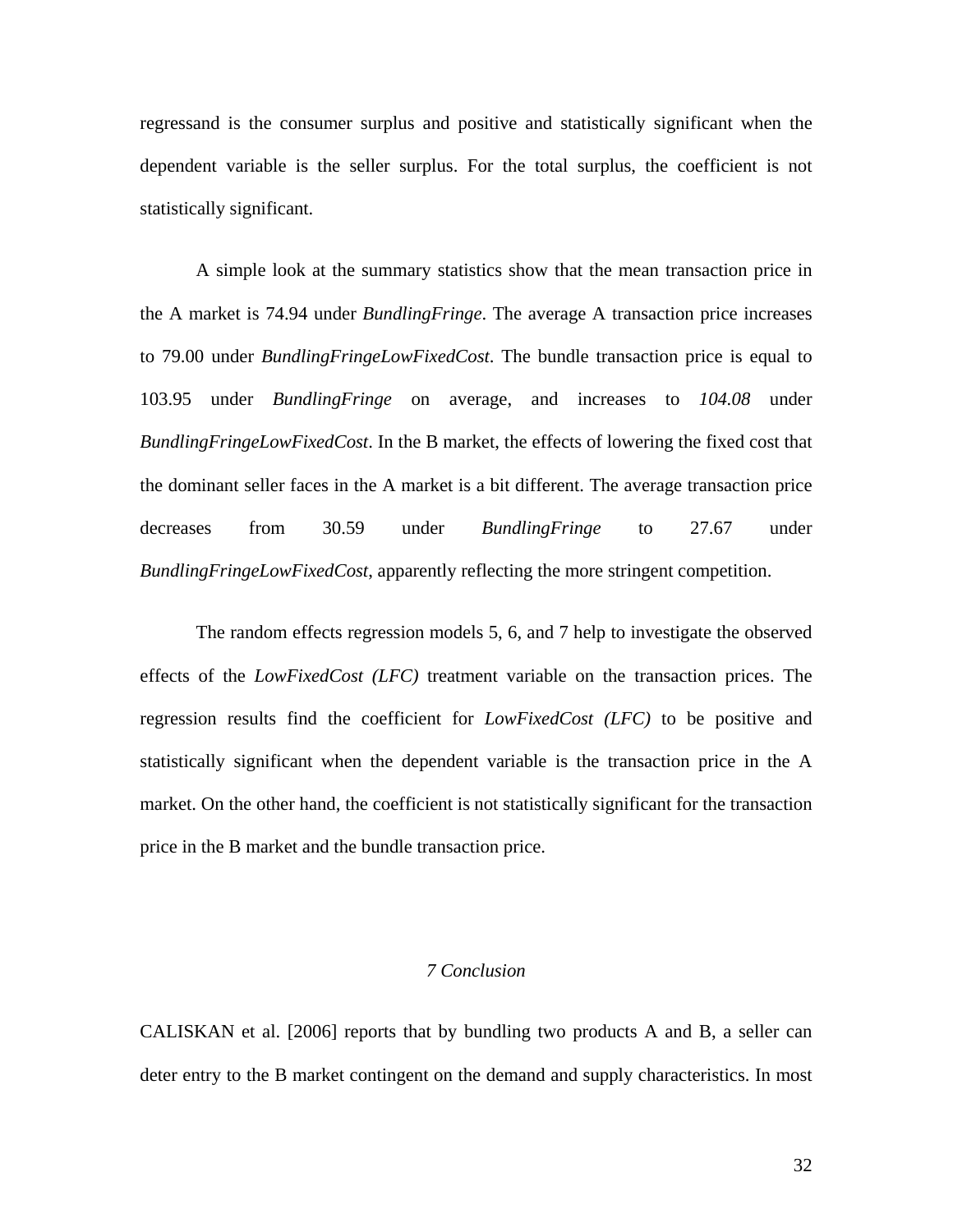of the exclusionary bundling studies the A market is assumed to be a monopoly. However, most naturally occurring markets have a dominant seller with some fringe competition. In this study we used controlled laboratory experiments to examine this environment.

We conducted 49 sessions under nine treatments and found that a fringe seller in the A market increased the consumer surplus and decreased the seller surplus in the A and B markets. The effect on total surplus was ambiguous. The fringe seller in the A market not only decreased the transaction price in the A market, but also decreased the bundle transaction price. The effect on the transaction price in the B market was ambiguous.

Despite the decrease in the bundle transaction price in the presence of a fringe, we failed to find an increase in the surplus that consumers extracted from the bundle. A potential reason might be the difference between the bundle transaction price and the sum of the monopoly prices for A and B. The Envelope theorem suggests that in the neighborhood of the sum of the A and B monopoly prices, a small reduction in price brings a large increase in consumer surplus. However, the increase in consumer surplus from a marginal decrease in price gets smaller as the price moves away from the monopoly price.

The fringe seller not only had no effect on the surplus that the buyers gained from the bundle, but also did not change the effects of bundling on the total consumer surplus extracted in the A and B markets: the dominant seller's ability to bundle did not harm the buyers with or without a fringe seller.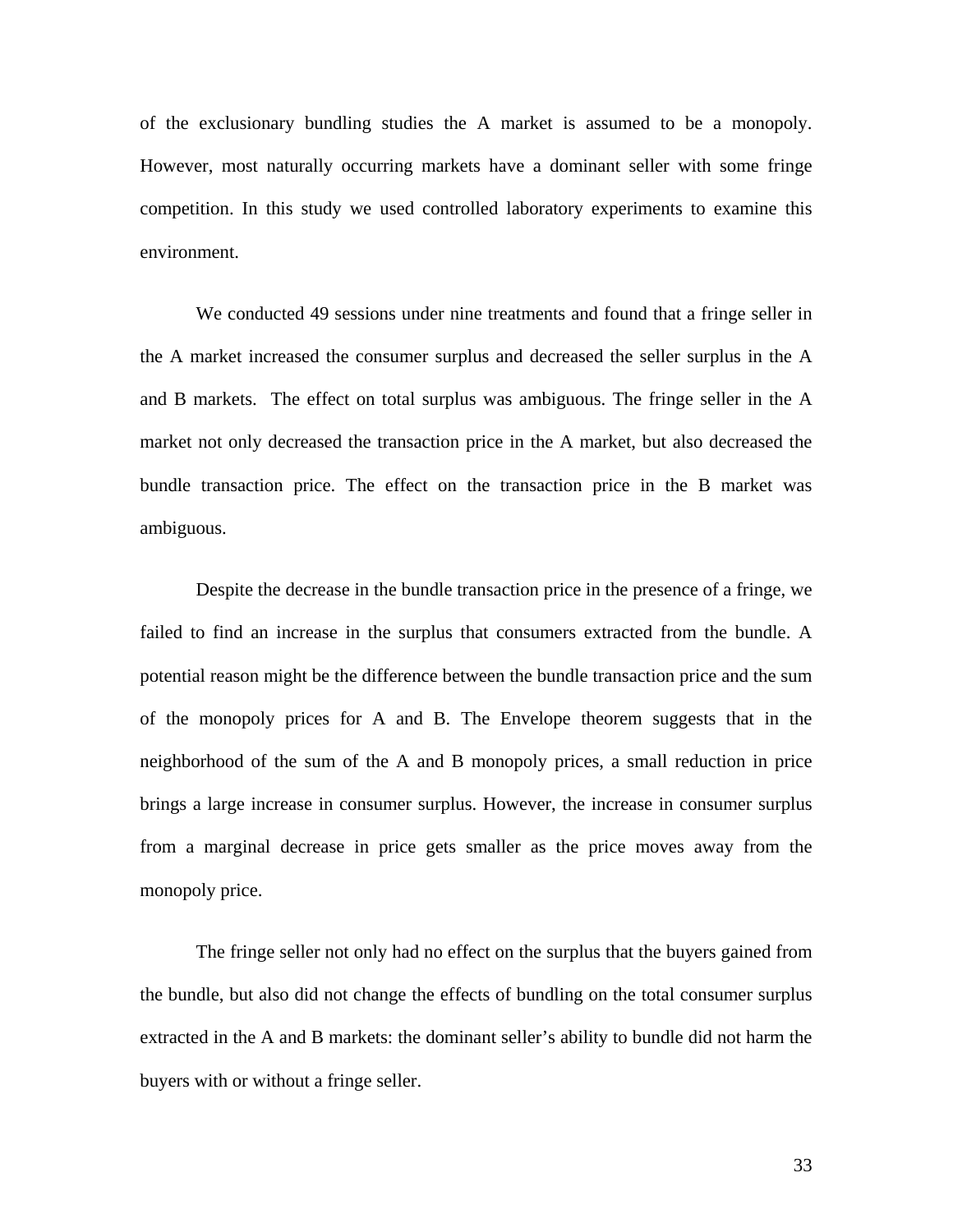This study examined the welfare effects of the fringe seller under two different experimental designs. In the exclusion (second) design, four additional treatments that we conducted provided us the opportunity to analyze the effects of the fringe seller using several fixed effects models. We found that the fringe seller increased the surplus that consumers extracted not only in the A market but also in the B market when the dominant seller was allowed to bundle. We can only speculate at this point that bundling somehow transfers the effects of the fringe seller into the B market by leading to a more stringent competition among the suppliers of the independent product B.

Establishing a definitive connection between the findings from the original design and the exclusion design is not possible due to the simultaneous alterations made from one environment to the other. For instance, we observed that the additional consumer surplus generated in the A and B markets by the fringe seller decreased from the original to the exclusion design. The transaction price in the A market also went down. The decrease in the capacity of the fringe seller relative to the dominant seller might predict these outcomes. However, there were three other alterations made in the A market structure. We find that one of the remaining alterations, halving the fixed cost that the dominant seller incurs in the A market, mitigates the increase that the fringe seller generates in the consumer surplus. Whether the change in relative capacities in the A market also effects the welfare implications of a fringe seller requires further exploration.

That the fixed cost has an effect on the transaction price in the A market is a surprising finding. However, as DURHAM, MCCABE, OLSON, RASSENTI, and SMITH [2004, p. 158] note, "Fixed costs will affect pricing behavior when it becomes a matter of survival for firms." Indeed, in our original environment the dominant seller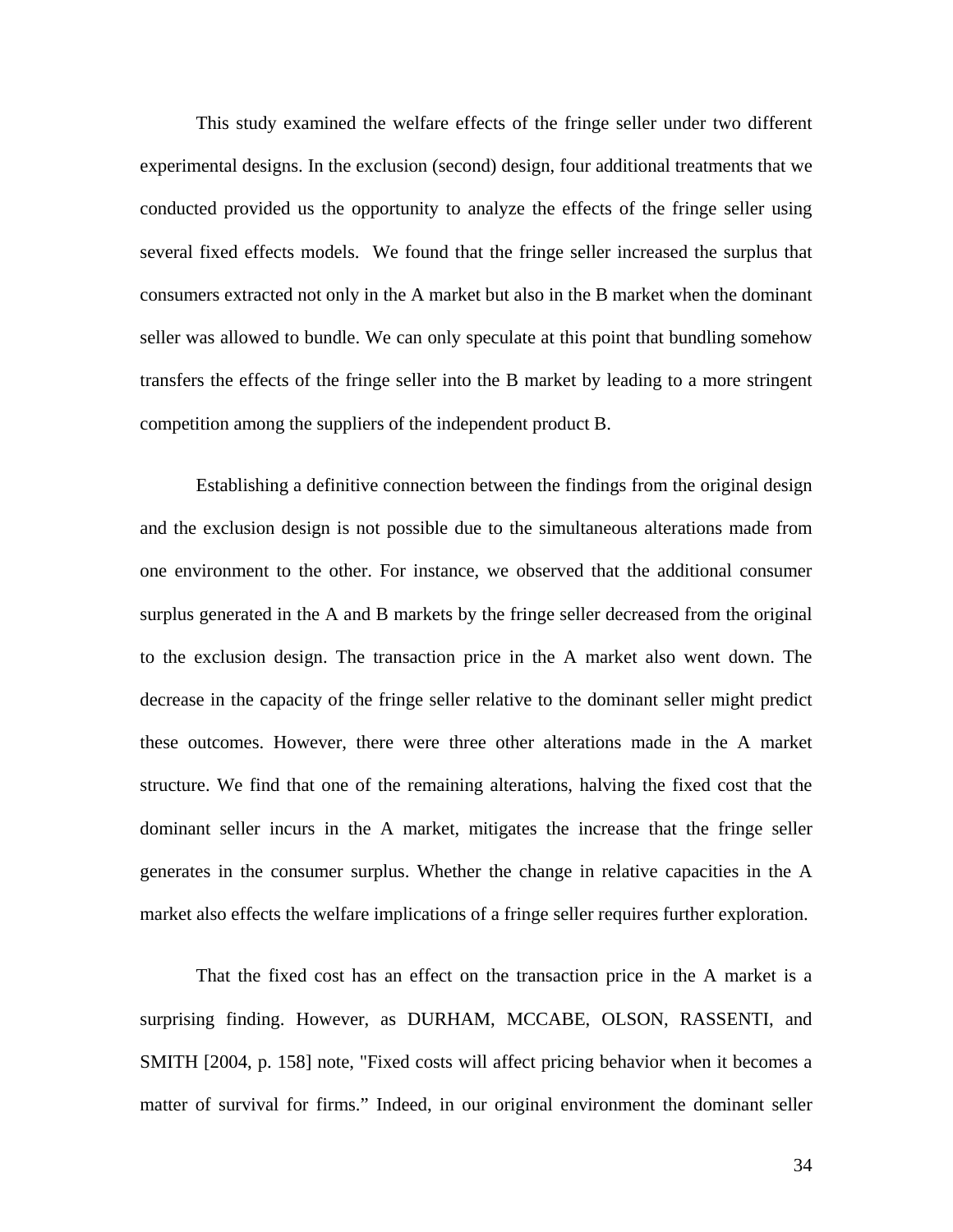earns his profits from the last six units he sells when he charges the monopoly price in the absence of a fringe seller, and the fringe seller can capture approximately *67%* of the dominant seller's profitable units with a capacity of four. Declining unit cost environments can be brutally price competitive because the last units are the most profitable and no firm wants to sell below their capacity.

This study also confirms the findings from CALISKAN et al. [2006] by showing that despite its exclusionary effects bundling fails to either adversely or favorably affect the consumer and seller surplus extracted in the A and B markets. CALISKAN et al. [2006] introduces two reasons as to why we observe this. First, the dominant seller independently offers A and B in addition to the bundle, and this study supports this explanation. A potential reason for such a mixed bundling strategy stems from the excess capacity in the A market. The capacity of the dominant seller in the B market is half of his capacity for A. Therefore, the dominant seller might have an incentive to charge the monopoly price on the residual demand in the A market when he sells his B capacity in the bundle. Future work may examine the effects of symmetric capacities in the A and B. CALISKAN et al. [2006] also argue that the second reason for the failure to observe any welfare changes from exclusionary bundling is the capacity constrained mixed strategy environment used in the experiments. In the absence of bundling, the transaction price in the B market fluctuates above the competitive outcome. However, there are two motivations for choosing a mixed strategy environment. First, this particular structure helps to avoid the Bertrand paradox; second, DURHAM et al. [2004] show that in an oligopolistic posted-offer market with only a pure-strategy Nash equilibrium that is the competitive outcome, sellers implicitly cooperate and maintain supra-competitive prices: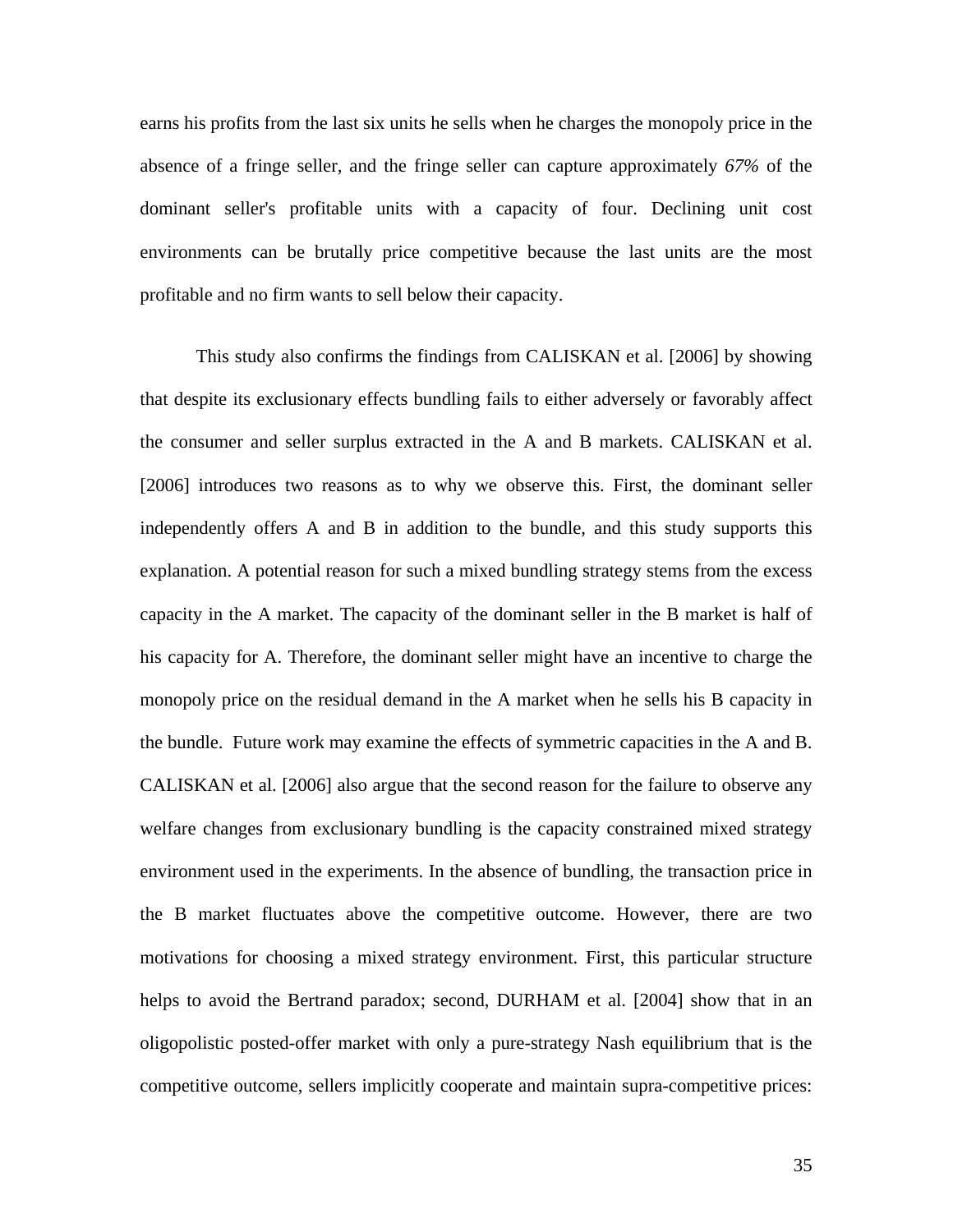they have no choice in order to survive. However, despite these two motivations but in response to the existing bundling literature, CALISKAN [2006] examined the effect of completely removing the capacity constraints in the B market. Parallel to the findings by DURHAM et al. [2004], even with unconstrained capacities sellers are able to maintain higher transaction prices through signaling. Given these results and the experimental observations reported here and in CALISKAN [2006], the case for adverse long term welfare effects due to bundling remains without substantial evidence, with or without a fringe.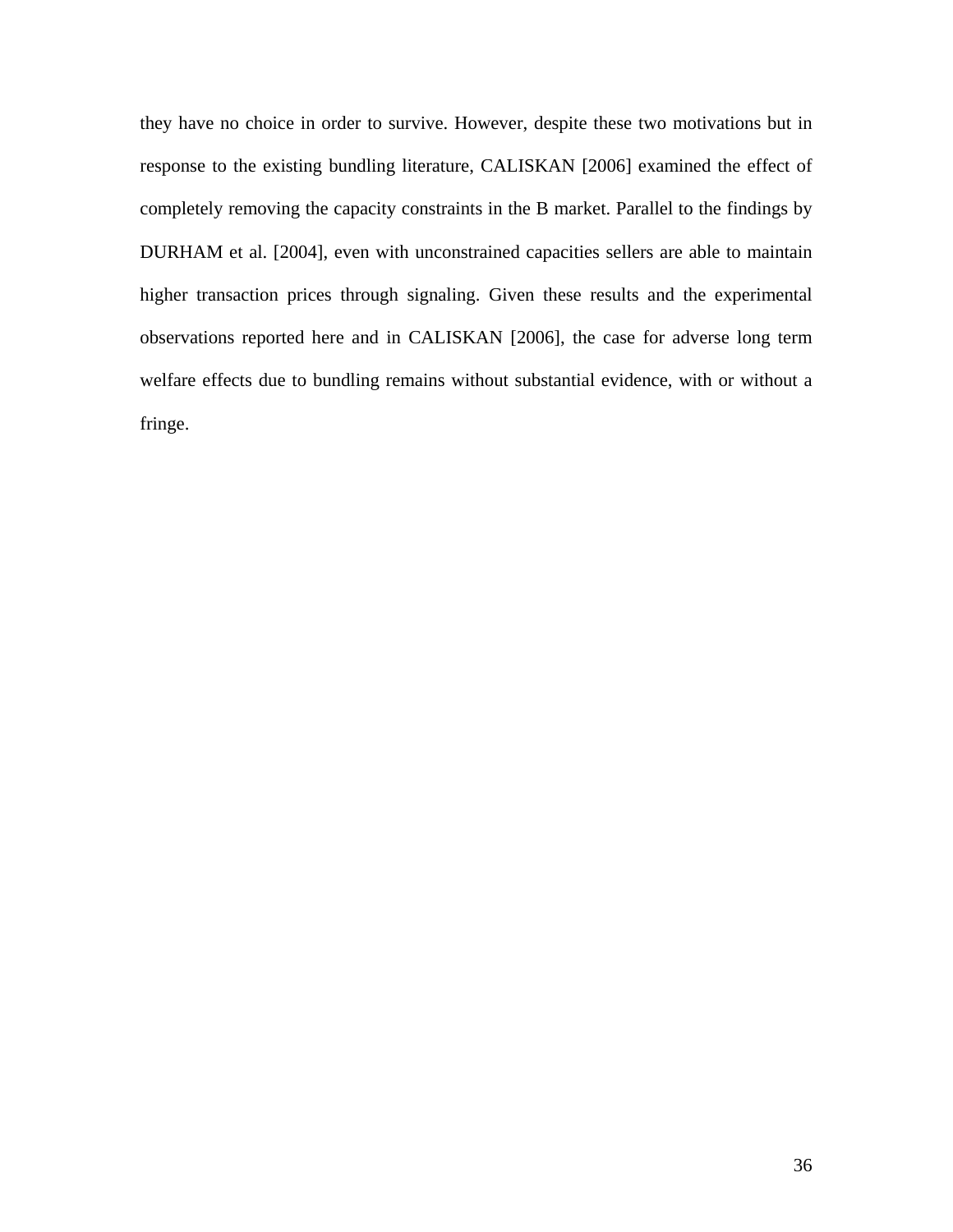#### *References*

ADAMS, W., AND J. YELLEN [1976], "Commodity Bundling and the Burden of Monopoly," Quarterly Journal of Economics, 90: 475-498.

CALISKAN, A. [2006], "Exclusionary Bundling: An Experimental Examination of the Market Structure," Working Paper, Interdisciplinary Center for Economic Science, George Mason University.

CALISKAN, A., D. PORTER, S. RASSENTI, V. SMITH, AND B. WILSON [2006], "An Experimental Examination of Exclusionary Bundling," Working Paper, Interdisciplinary Center for Economic Science, George Mason University.

CARLTON, D., AND M. WALDMAN [2002], "The Strategic Use of Tying to Preserve and Create Market Power in Evolving Industries," Rand Journal of Economics, 33(2): 194-220.

CHOI, J. P., AND C. STEFANADIS [2001], "Tying, Investment, and the Dynamic Leverage Theory," Rand Journal of Economics, 32:52-71.

DAVIS, D. AND O. KORENOK [2005], "Posted-Offer Markets in Near Continuous Time: An Experimental Investigation," Working Paper, Virginia Commonwealth University.

DECK, C. AND B. WILSON [2006], "Tracking Customer Search to Price Discriminate," Economic Inquiry, 44(2): 280-295.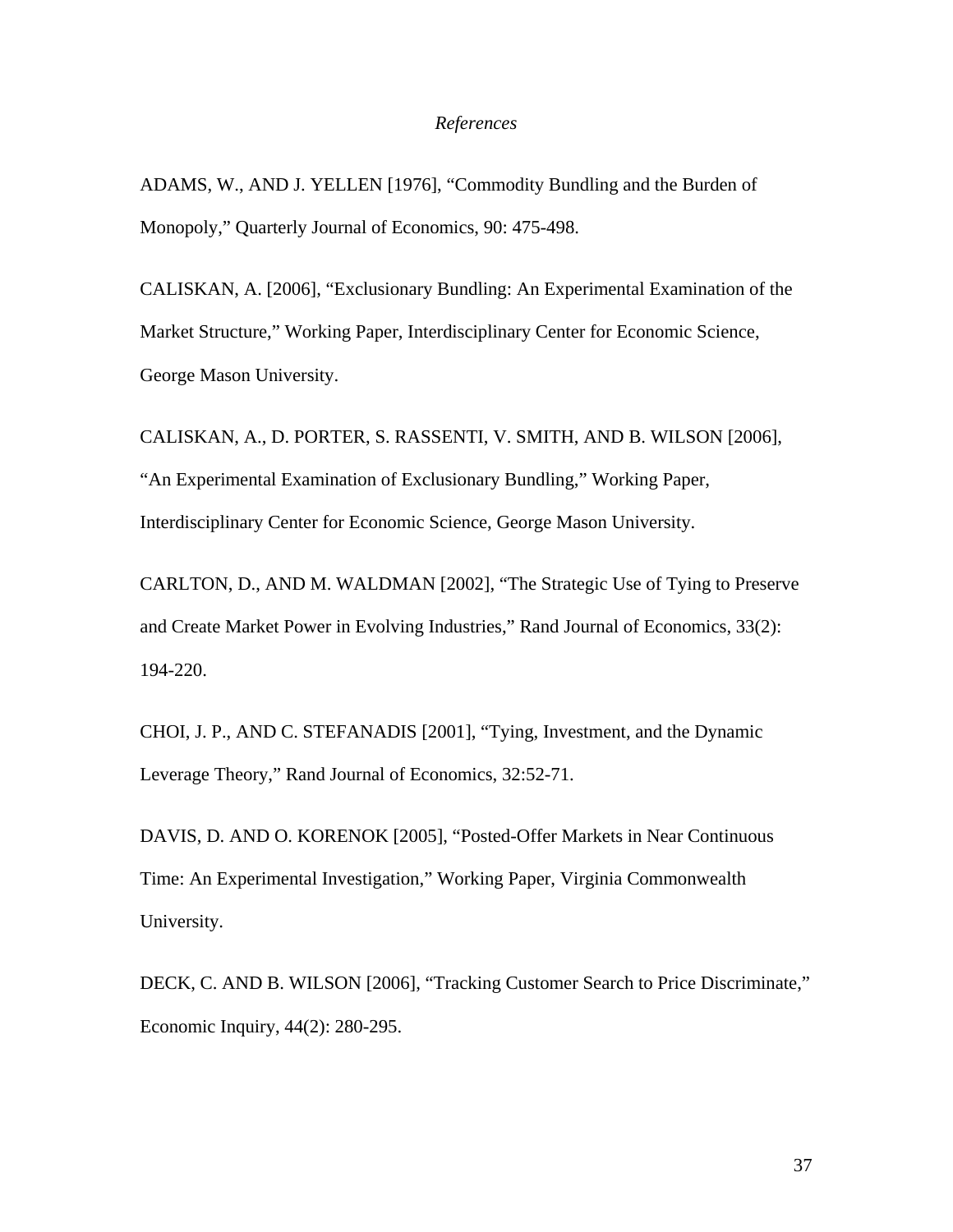DURHAM, Y., K. MCCABE, M. OLSON, S. RASSENTI, AND V. SMITH [2004], "Oligopoly Competition in Fixed Cost Environments," International Journal of Industrial Organization, 22: 147-162.

GE-HONEYWELL merger [2001], Case No. COMP/M 2220.

GREENLEE, P., D. REITMAN, AND D. SIBLEY [2004], "An Antitrust Analysis of Bundled Loyalty Discounts," Discussion Paper, Economic Analysis Group.

--, --, AND -- [2005], "An Antitrust Analysis of Bundled Loyalty Discounts," Working Paper.

KETCHAM, J., V. L. SMITH, and A. W. WILLIAMS [1984], "A comparison of postedoffer and double auction pricing institutions," Review of Economic Studies, 51:595- 614.

LEPAGE'S INC. v. 3M [2003], 324 F.3d 141.

MICROSOFT [2004], Case No. COMP/C-3/37.792.

MCAFFEE, P., MCMILLAN, J., AND M. WHINSTON [1987], "Multiproduct Monopoly, Commodity Bundling, and Correlation of Values," The Quarterly Journal of Economics, 104: 371-383.

NALEBUFF, B. [2000], "Competing Against Bundles," Working Paper, Yale School of Management.

-- [2004], "Bundling as an Entry Deterrent Device," Quarterly Journal of Economics, 119(1): 159-188.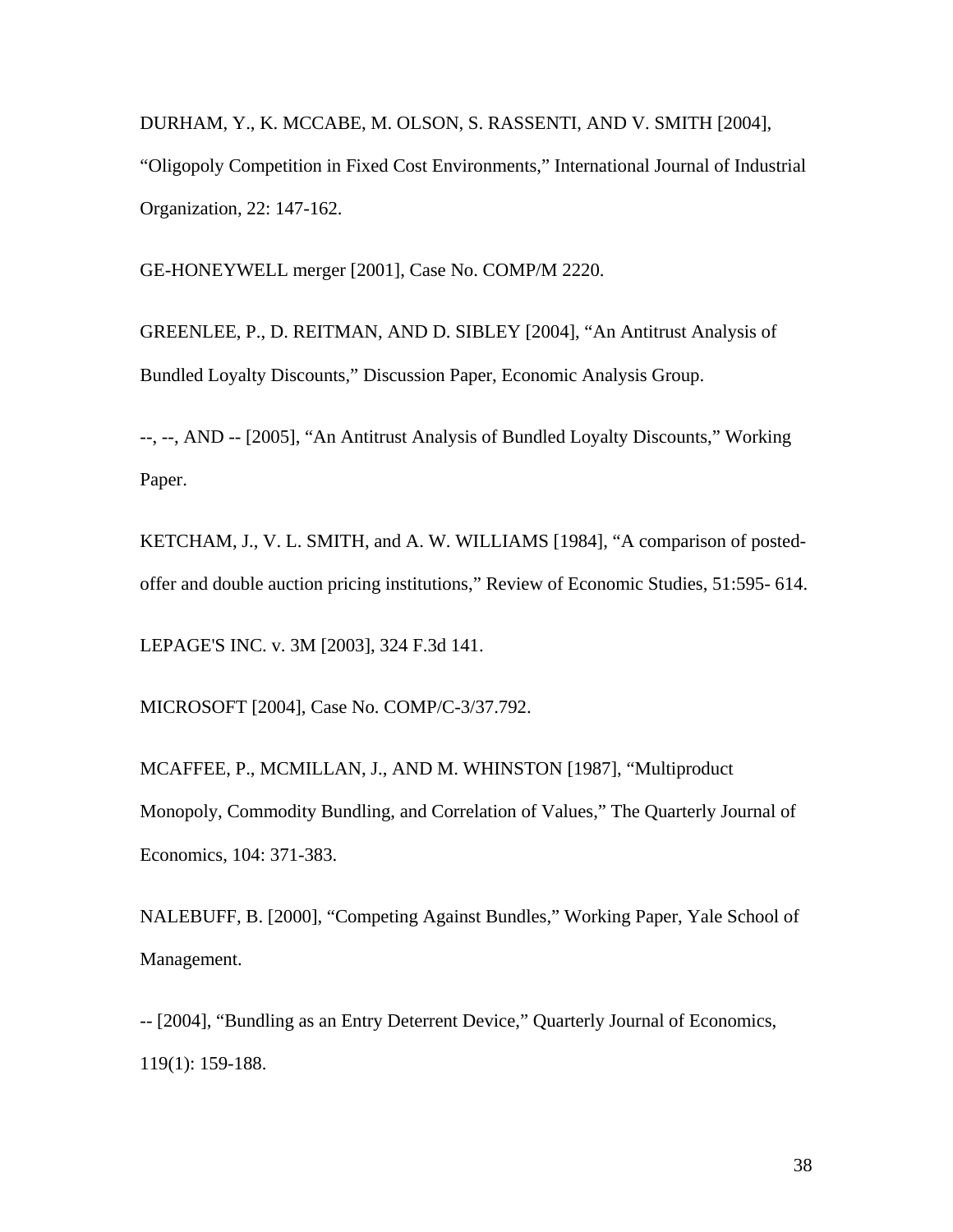SCHMALENSEE, R. [1982], "Commodity Bundling by Single-Product Monopolist," Journal of Law and Economics, 25: 67-71.

STIGLER, G. [1963], "A Note on Block Booking: Supreme Court Review," reprinted in: *The Organization of Industry*, University of Chicago Press.

U.S. v. MICROSOFT [2001], 253 F.3d 34.

TIROLE, J. [2003], *The Theory of Industrial Organization*, MIT Press.

WHINSTON, M. [1990], "Tying, Foreclosure, and Exclusion," The American Economic Review, 80: 837-859.

Anil Caliskan, David Porter, Stephen Rassenti, Vernon L. Smith, and Bart J. Wilson Interdisciplinary Center for Economic Science George Mason University 4400 University Drive, MSN 1B2 Fairfax, VA 22030 E-mail: acaliska@gmu.edu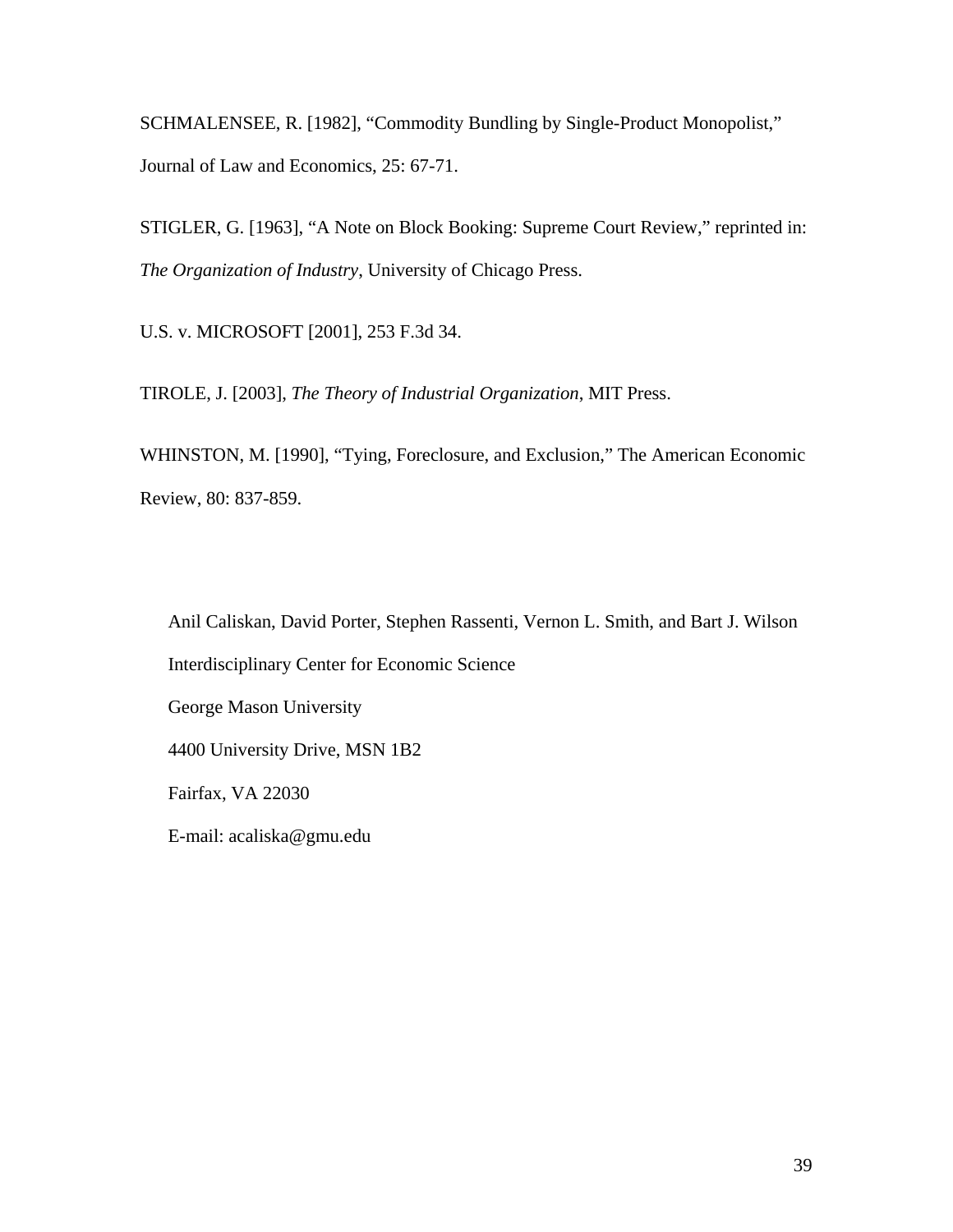# **FIGURES**

# *Figure 1*

Demand and Marginal Cost Schedules in A and B Markets



*Figure 2* 

Average Consumer and Seller Surplus under Each Treatment

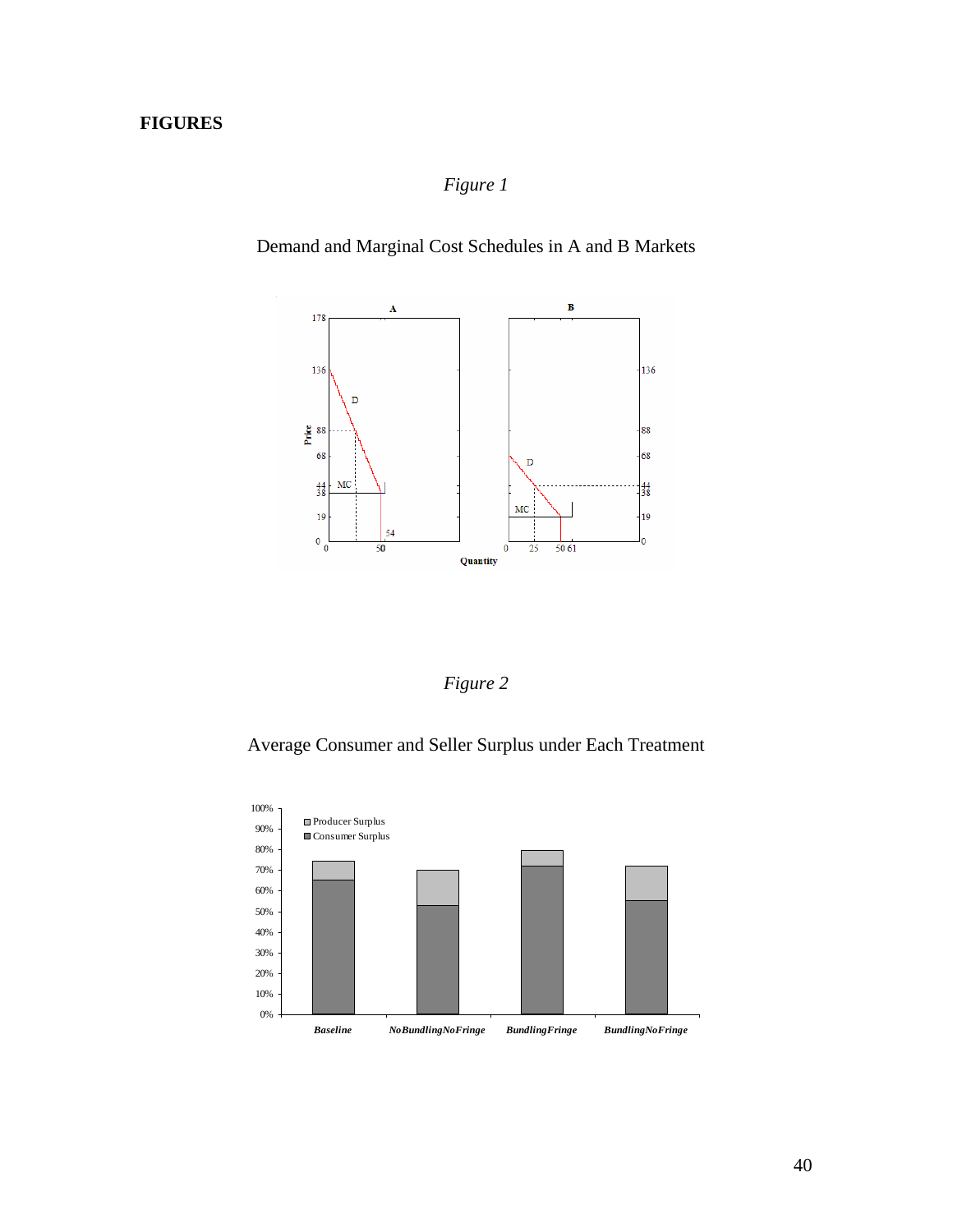# *Figure 3*

### Histogram of Number of Competitors in B Market



*Figure 4* 

Demand and Marginal Cost Schedules in A and B Markets under *Exclusion* Design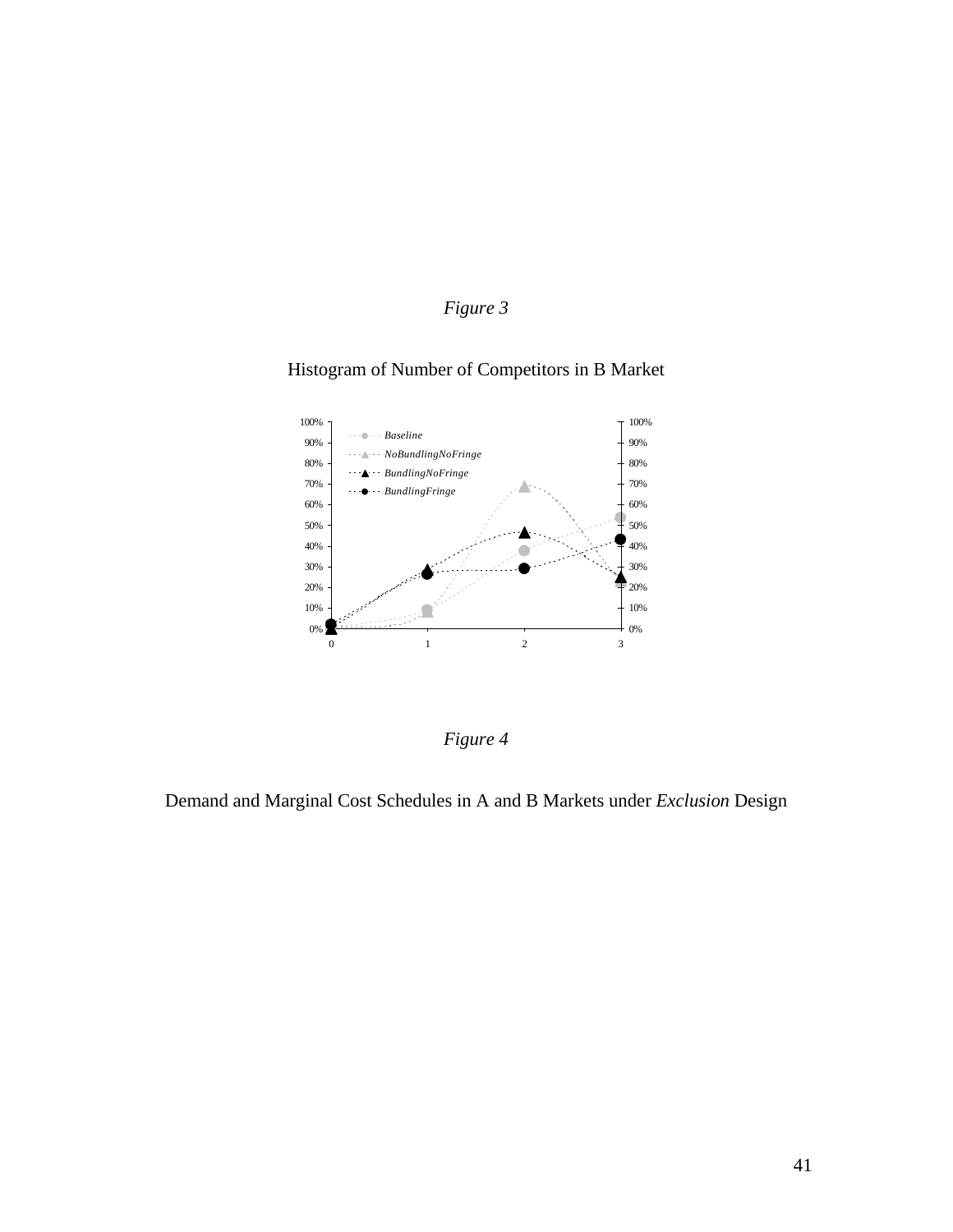

*Figure 5* 

Histogram of Number of Competitors in B Market under *Exclusion* Design

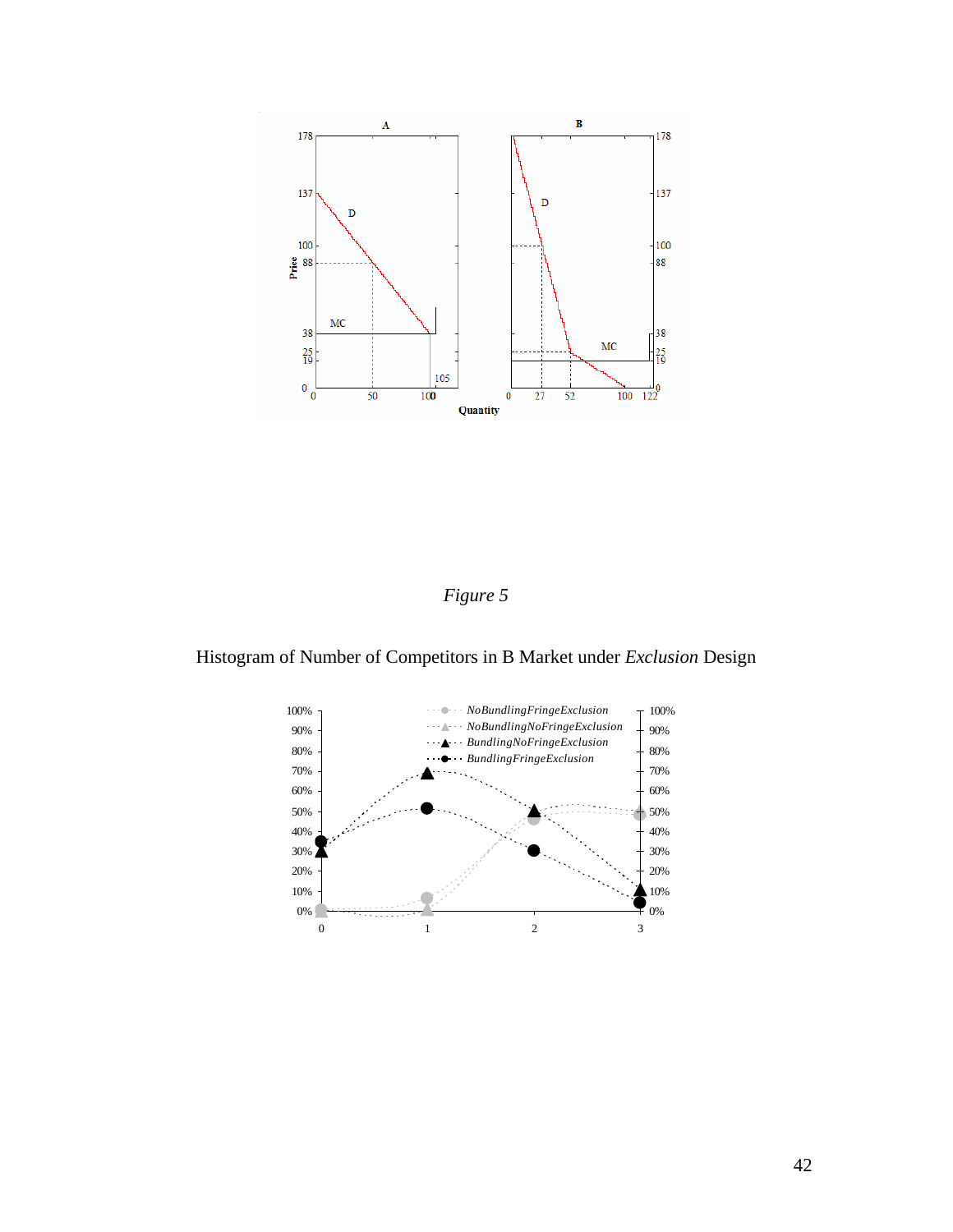# *Table 1*

| <b>Market</b> | <b>Seller</b>                      | Capacity | <b>Fixed Cost</b> | <b>Marginal Cost</b> |
|---------------|------------------------------------|----------|-------------------|----------------------|
|               | $S_{d1}$                           | 50       | 975               | 38                   |
|               | $S_{f5}$                           |          | 78                | 38                   |
| B             | $S_{d1}$                           | 25       | 128               | 19                   |
|               | $S_{c2}$ , $S_{c3}$ , and $S_{c4}$ | 12       |                   | 19                   |

# Supply Parameters in A and B Markets

# *Table 2*

# Treatment Design

|        |                   | <b>Bundle</b> (B)                            |                       |
|--------|-------------------|----------------------------------------------|-----------------------|
|        |                   | Not Allowed                                  | Allowed               |
| €      | Exists            | <i>(Baseline)</i><br><b>NoBundlingFringe</b> | <b>BundlingFringe</b> |
| Fringe | Does Not<br>Exist | NoBundlingNoFringe BundlingNoFringe          |                       |